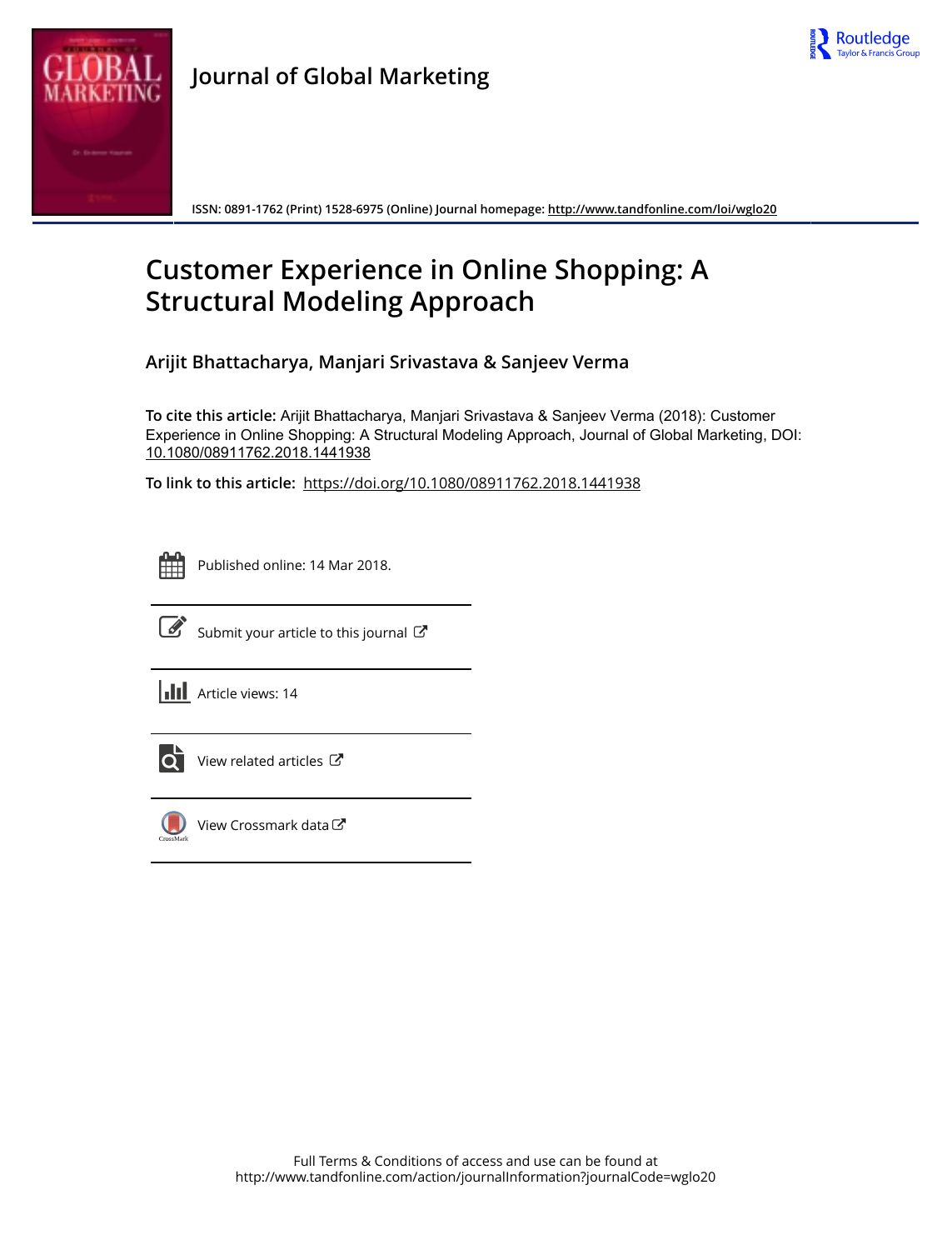# **Customer Experience in Online Shopping: A Structural Modeling Approach**

Arijit Bhattacharya <sup>n</sup>, Manjari Srivastava<sup>a</sup>, and Sanjeev Verma<sup>b</sup>

<span id="page-1-0"></span><sup>a</sup>School of Business Management, Narsee Monjee Institute of Management Studies, Mumbai, India; <sup>b</sup>National Institute of Industrial Engineering, Mumbai, India

#### **ABSTRACT**

Online retail's rapid growth in India has triggered both untapped growth opportunities and challenges to maintain consumer "stickiness" to retailer websites. In this context, online customer experience (OCE) has emerged as a strategic differentiator for sustainable competitive edge. However, there is a paucity of empirical research in this field. Therefore, drawing on extant literature and qualitative research of online shoppers, this study proposes an integrated model of OCE with antecedents, components, and outcome variables. Data for this study were collected from Indian online shoppers; the data are empirically tested along with the moderating effect of time availability on OCE. Results of the study largely support the model and contribute to knowledge creation on OCE in the Indian context and to strategy development for online retailers.

#### <span id="page-1-1"></span>**KEYWORDS**

Online customer experience; retailer credibility; electronic word of mouth; customer satisfaction; repurchase intention; time availability

Routledge Taylor & Francis Group

Check for updates

# **Introduction**

The growth of India's online retail presence has attracted the attention of both industry and academia. According to a 2016 report, "Digital Retail 2020"[1](#page-11-1) by Google and AT Kearney, online shopping in India is growing at a compounded annual growth rate (CAGR) of over 40% and is estimated to reach 175 million in 2020 from 50 million in 2015. The growth drivers of this phenomenon are the rise of digital natives, changing urban consumer lifestyles, and better infrastructure in terms of logistics, broadband, and Internet-ready devices to fuel the demand in e-commerce, according to an Assocham-Resurgent India study (2016). In a youth-driven society, digital presence is paramount for brands and organized retail to connect and engage the net-savvy youth segment. In a fiercely fought Indian online retail scenario, one of the challenges retailers face is how to improve the "stickiness" of the online shopper to a particular online retailer. In this context, online customer experience (OCE) has emerged as a crucial differentiator for sustainable competitive advantage in a market full of options and lacking loyalty. According to Forrester's Customer Experience Index report  $(2017)^2$  $(2017)^2$  $(2017)^2$ , online retailers have earmarked OCE as a priority and a stated organizational goal. However, the literature shows that OCE research is an

<span id="page-1-6"></span><span id="page-1-5"></span><span id="page-1-4"></span><span id="page-1-3"></span><span id="page-1-2"></span>emerging field and still evolving, with comparatively little empirical research published (McLean & Wilson, [2016\)](#page-13-0). Specifically, due to the multidimensional nature of the construct of customer experience (Gentile, Spiller, & Noci, [2007\)](#page-12-0) and online customer experience (Rose, Hair, & Clark, [2011\)](#page-13-1), managerial insights into the OCE antecedents are limited, though these may lead to profitable behaviorial outcomes (Martin, Mortimer, & Andrews, [2015;](#page-13-2) Rose, Clark, Samouel, & Hair, [2012\)](#page-13-3). This study is important for online retailers, since online shopping's adoption and penetration are on the rise and retailers are facing a constant challenge to improve consumer "stickiness: to their respective websites in a fiercely competitive online marketplace. Rose et al. [\(2011\)](#page-13-1) have observed the customer online retailer interaction through websites could create positive customer experiences which, in turn, may lead to long-term customer satisfaction, repurchase intention, or loyalty. In this context, this study will address the following objectives:

- (a) Developing a conceptual model of OCE consisting of antecedents, components, and consequent variables and hypothesizing interrelationships;
- (b) Testing the model for reliability and validity to support hypothesized relationships;
- (c) Testing the moderating effect of time on OCE.

CONTACT Arijit Bhattacharya a arijitb11@gmail.com **and School of Business Management**, Narsee Monjee Institute of Management Studies, Mumbai, India. Color versions of one or more of the figures in the article can be found online at [www.tandfonline.com/wglo.](http://www.tandfonline.com/wglo) © 2018 Taylor & Francis Group, LLC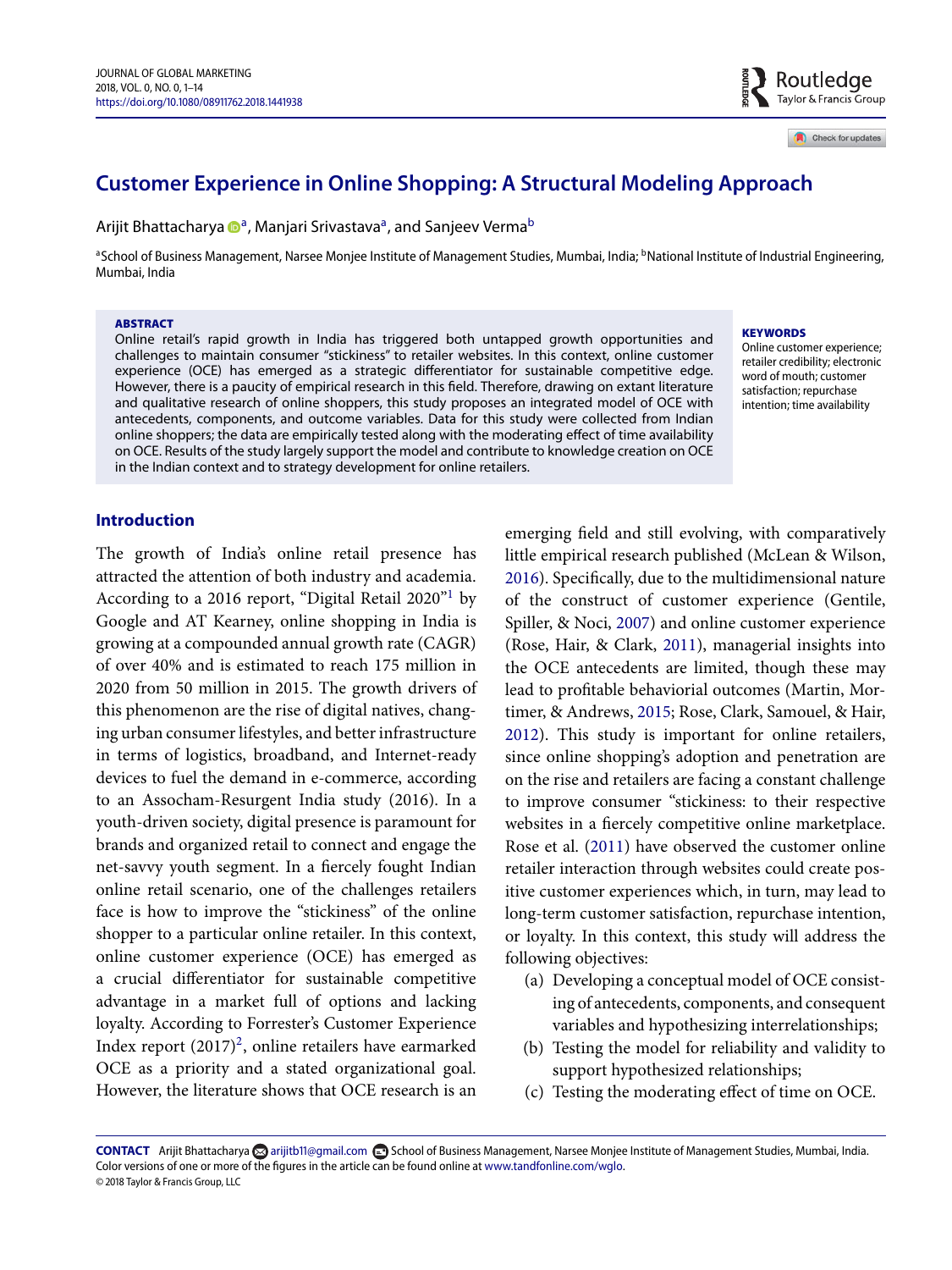This research contributes to the present body of knowledge in the domain of OCE by incorporating two new OCE antecedents and also testing the moderating effect of time availability on OCE in an Indian context. The article is divided into the following sections: theoretical background and hypotheses, conceptual framework, research methodology, data analysis, theoretical contributions, managerial implications and, finally, limitations and scope for future research.

# **Theoretical background and hypotheses**

### *Customer experience (CE)*

<span id="page-2-5"></span>Holbrook and Hirschman [\(1982\)](#page-12-1) challenged the traditional information-processing model of consumer decision making which assumed that the customer is purely rational. They advocated the concept of an "experiential" view of consumption, which instead focused on symbolic, hedonic, and esthetic factors of consumption (Holbrook & Hirschman, [1982\)](#page-12-1).

Further research proposed that CE could be a differentiator in a cluttered and competitive market, and that any marketing plan must include it to make a positive impact on the customer. Pine and Gilmore [\(1998\)](#page-13-4) stated that since today's customers live in an "experience economy," which is a more evolved form than the earlier commodity-based and service economies, modern marketing's success depends on "staging experiences that sell." They also argued that "people have become relatively immune to messages targeted at them. The way to reach your customers is to create an experience within them" (Gilmore & Pine, [2002,](#page-12-2) p. 3).

<span id="page-2-9"></span><span id="page-2-3"></span>This focus on CE later gave rise to the term "experiential marketing" by Schmitt [\(1999\)](#page-13-5), which indicated a major shift in focus from the traditional productcentric "features-and-benefits" to a more holistic "pleasurable experience," which is an interplay of both cognitive thinking and affective emotions. Schmitt's framework focused on two pillars of experience: experience types (Strategic Experience Modules) and experience-causing factors (Experience Producers) and five classes of CE: sense (sensory), feel (affective), think (cognitive), act (behaviors, lifestyle), and relate (social identity).

<span id="page-2-2"></span>Carbone and Haeckel [\(1994\)](#page-11-3), who earlier defined CE as "the takeaway impression formed by people's encounters with products, services, and businesses a perception produced when humans consolidate

sensory information," took the research farther when they reported that "total customer experience" was a component of the overall value creation process and the firm should place suitable "clues" in the customer's buying environment to create the desired emotional aspect of experience (Berry, Carbone, & Haeckel, [2002\)](#page-11-4). They also argued that superior CE and customer loyalty could be created by placing cognitive and affective signals in the shopping environment (Berry & Carbone, [2007\)](#page-11-5).

<span id="page-2-8"></span><span id="page-2-1"></span><span id="page-2-0"></span>The importance of CE, as a critical component of the value creation process, was emphasized by other researchers as well (Prahalad & Ramaswamy, [2004\)](#page-13-6), which led to the understanding of the different components of CE: sensorial, emotional, cognitive, pragmatic, lifestyle, and relational (Gentile et al., [2007\)](#page-12-0).

<span id="page-2-10"></span><span id="page-2-7"></span><span id="page-2-6"></span><span id="page-2-4"></span>CE, as a multidimensional construct, has led to multiple interpretations signifying the subjectivity involved in the process; e.g., it is "the internal and subjective response that customers have of any direct or indirect contact with a company. Direct contact generally occurs in the course of purchase, use, and service, and is usually initiated by the customer. Indirect contact most often involves unplanned encounters with representatives of a company's products, services, or brands and takes the form of word-of-mouth recommendations or criticism, advertising, news reports, and reviews" (Meyer & Schwager, [2007,](#page-13-7) p. 2); it is composed of a customer's cognitive, affective, social, and physical responses to the retailer; future customer experiences will be governed by past customer experiences and "this experience is created by not only by those elements which the retailer can control (e.g., service interface, retail atmosphere, assortment, price) but also by elements that are outside of the retailer's control (e.g., influence of others, purpose of shopping)" (Verhoef et al., [2009,](#page-13-8) p. 32). CE happens through interaction between the customer and the business at every possible contact point (Grewal, Levy, & Kumar, [2009\)](#page-12-3). Gentile et al. [\(2007\)](#page-12-0) incorporated the multiple facets of CE into a comprehensive definition: "The customer experience originates from a set of interactions between a customer and a product, a company, or part of its organization, which provoke a reaction. This experience is strictly personal and implies the customer's involvement at different levels (rational, emotional, sensorial, physical and spiritual)." A more recent definition of CE is "multidimensional construct focusing on a customer's cognitive, emotional, behavioral, sensorial, and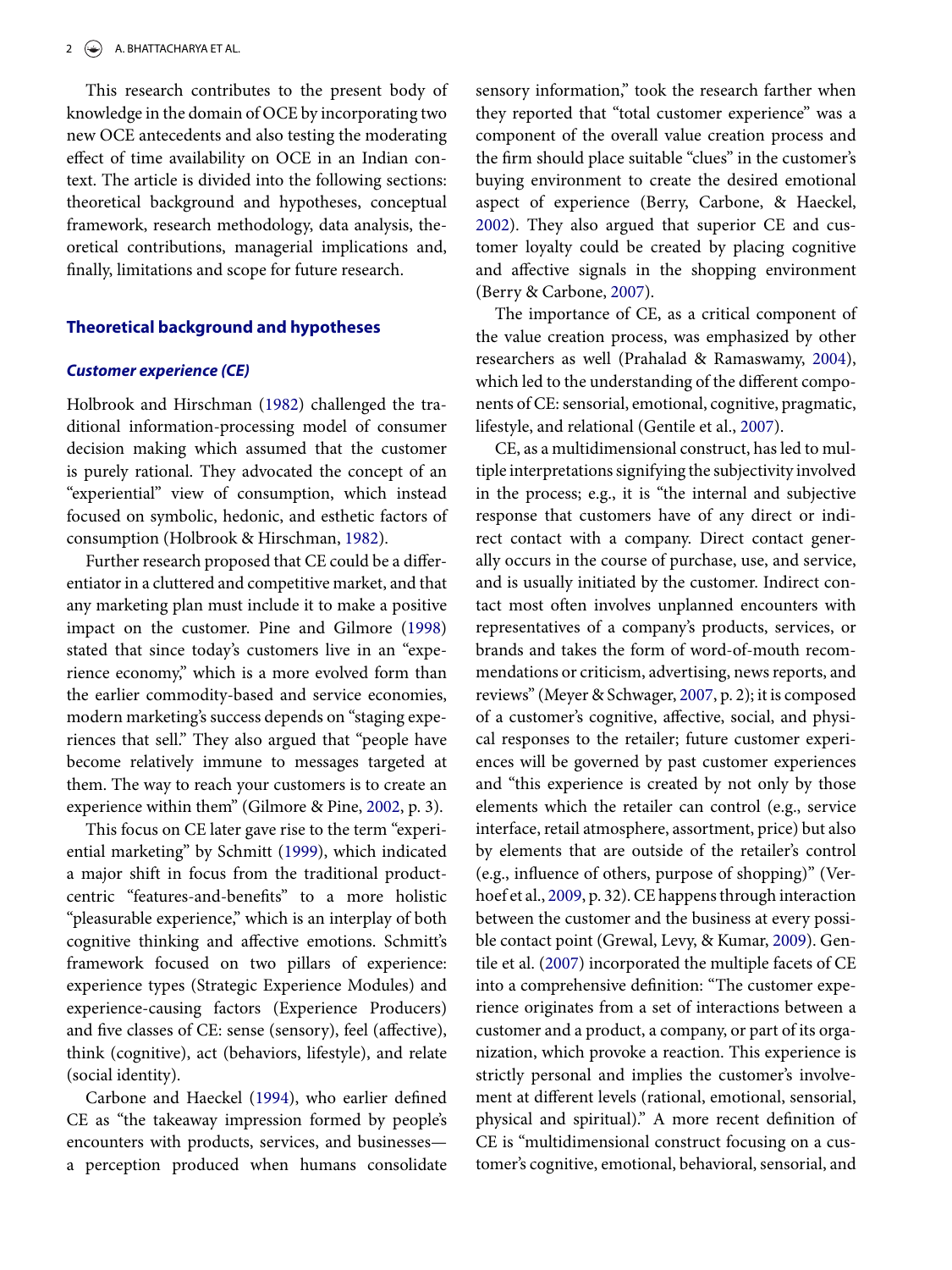<span id="page-3-7"></span>social responses to a firm's offerings during the customer's entire purchase journey" (Lemon & Verhoef, [2016,](#page-12-4) p. 71). However, all of the researchers agreed on the importance of CE as a strategic differentiator in defining the customer-company dynamics in a competitive environment.

# *Online customer experience (OCE)*

Extant literature has pointed out that, for an online retailer's success, OCE plays a critical role as a strategic differentiator (Grewal et al., 2009; Martin et al., [2015;](#page-13-2) Rose et al., [2011\)](#page-13-1). The first model of OCE was rooted in the concept of "flow"—a psychological construct that refers to customer motivation and is characterized by a feeling of seamless online navigation, intrinsic enjoyment, and lack of self-consciousness (Hoffman & Novak, [1996\)](#page-12-5). Trevinal and Stenger [\(2014\)](#page-13-9) have defined OCE as a "psychologically subjective response to the e-retail environment" and it "a complex, holistic, and subjective process resulting from interactions between consumers and the online environment." Rose et al. [\(2012\)](#page-13-3) extended the concept by incorporating both cognitive and affective aspects of OCE.

<span id="page-3-6"></span><span id="page-3-3"></span>However, despite few noteworthy works in this field, a review of the existing literature shows that there is a dearth of empirical studies on OCE (Klaus, [2013;](#page-12-6) Klaus & Nguyen, [2013;](#page-12-7) Martin et al., [2015;](#page-13-2) Rose et al., [2011,](#page-13-1) [2012;](#page-13-3) Trevinal & Stenger, [2014\)](#page-13-9). This is true especially in India, where, despite rapid growth of online retail, OCE as a research field is still not explored. Hence, the present research, drawing from previous work in this field, aims to develop and empirically test a conceptual framework where OCE consists of both cognitive and affective components.

# *Cognitive experience in online shopping*

Cognitive experience in online shopping (CEOS) has its origin in the concept of online "flow," which refers to "a cognitive state experienced during online navigation" (Novak, Hoffman, & Yung, [2000\)](#page-13-10) and "connected with thinking or conscious mental processes" (Gentile et al., [2007;](#page-12-0) Rose et al., [2012\)](#page-13-3). Earlier definitions of online flow assumed telepresence, challenge, skills, and interactive speed as its antecedents (Novak et al., [2000\)](#page-13-10); however, later works in the field of OCE found that skills and interactive speed have no statistical significance on OCE (Martin et al., [2015\)](#page-13-2). In sync with the recent trend of OCE research, the present study considers that CEOS is composed of telepresence and challenge. This study hypothesizes (H1) that CEOS influences repurchase intention.

# *Telepresence*

<span id="page-3-10"></span>Telepresence, an antecedent of CEOS, is related to the customer's experience of the Internet as a medium and refers to the customer's comparative evaluation of his/her online environment and real environment at a particular time. This antecedent helps us to understand the degree of a customer's involvement in the "virtual reality" (Steuer, [1992\)](#page-13-11) and how an online shopping process may lead to unconscious passage of a shopper's time (Hoffman & Novak, [1996;](#page-12-5) Novak et al., [2000;](#page-13-10) Hoffman & Novak [2009\)](#page-12-8). According to extant OCE literature, telepresence positively influences OCE (Mollen and Wilson, [2010;](#page-13-12) Rose et al., [2012;](#page-13-3) Martin et al., [2015\)](#page-13-3).

<span id="page-3-11"></span><span id="page-3-8"></span><span id="page-3-4"></span>Based on extant literature, this study considers that telepresence is an antecedent to the cognitive aspect of online customer experiences. The present study hypothesizes (H1a) that telepresence influences CEOS.

# *Challenge*

<span id="page-3-5"></span><span id="page-3-1"></span><span id="page-3-0"></span>Challenge, in the context of web browsing, refers to the level of anxiety of the user related to the interplay between the perceived complexity of the medium and his/her web browsing skill (Ghani & Deshpande, [1994\)](#page-12-9). In this context, website design is found to influence perceived ease of use and indirectly influences attitude and behavioral intentions (Bashir & Madhavaiah, [2015\)](#page-11-6). Extant literature in the field of OCE has found that challenge, acting as an antecedent, positively influences online flow experience and cognitive experiential state of online flow experience (Ghani & Deshpande, [1994;](#page-12-9) Ghani, Supnick, & Rooney, [1991;](#page-12-10) Hoffman & Novak, [1996;](#page-12-5) Martin et al., [2015;](#page-13-2) Novak et al., [2000;](#page-13-10) Rose et al., [2012;](#page-13-3) Trevino & Webster, [1992\)](#page-13-13).

<span id="page-3-12"></span><span id="page-3-9"></span><span id="page-3-2"></span>Drawing on the extant literature, this article considers that challenge is an antecedent to the cognitive aspect of online customer experience. The present study hypothesizes (H1b) that challenge influences CEOS.

#### *Interrelationship between antecedents of CEOS*

Telepresence and challenge have been considered as antecedents of OCE by earlier researchers (Martin et al., [2015\)](#page-13-2). Novak et al. [\(2000\)](#page-13-10) and Rose et al. [\(2012\)](#page-13-3) conceptualized OCE with only cognitive aspect (flow)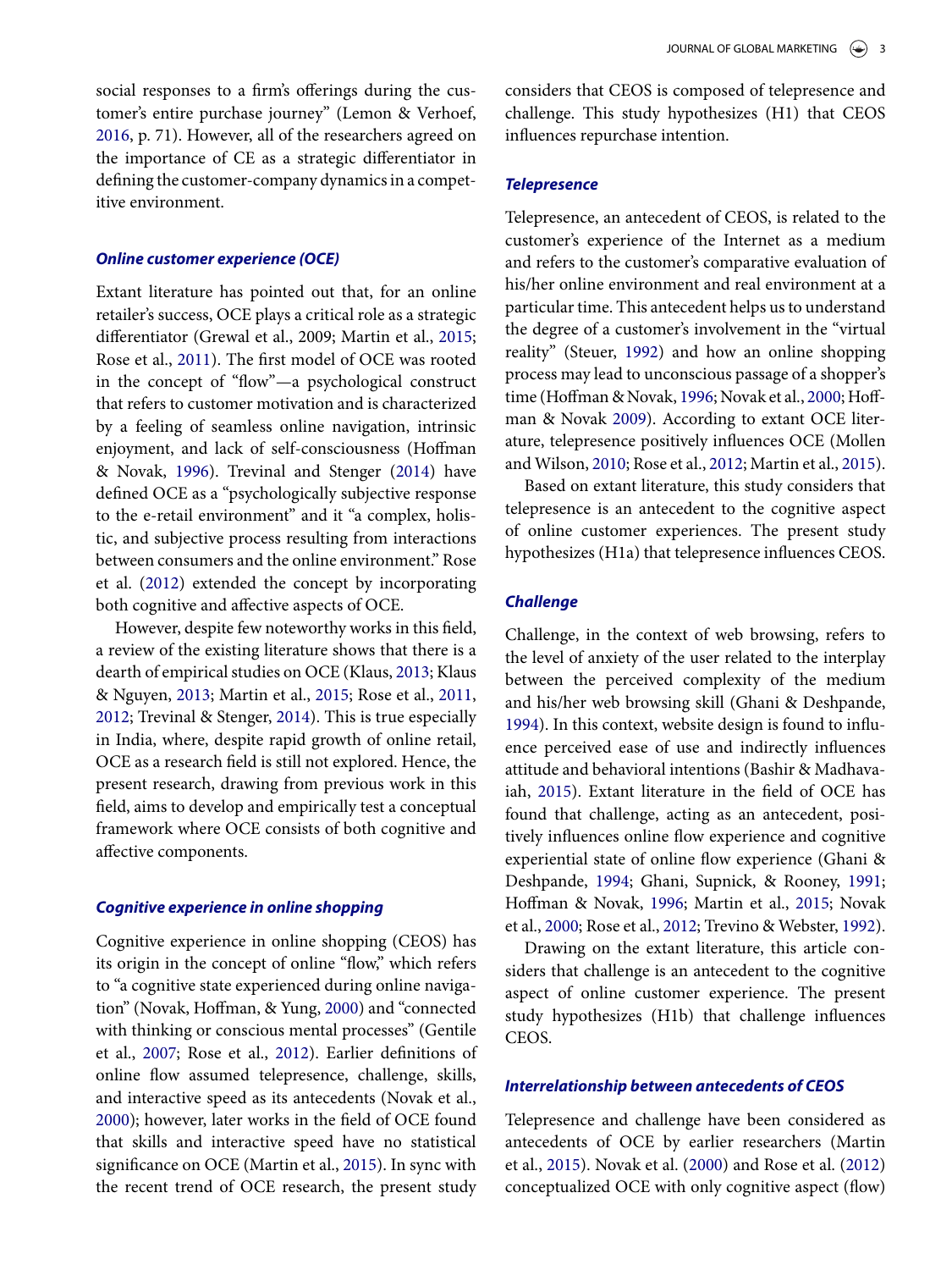with four antecedents: (a) skill; (b) challenge; (c) focused attention; and (d) telepresence/time distortion. Among these four antecedents, direct paths to flow from skill, challenge, and telepresence were found to be significant.

Later, Rose et al. [\(2012\)](#page-13-3), based on supportive literature (Gentile et al., [2007\)](#page-12-0), challenged the earlier notion and conceptualized OCE with two components cognitive and affective. They also used the phrase "cognitive experiential state" instead of "flow," and considered telepresence, challenge, skill, and interactive speed as antecedents. Their study found the relationship between telepresence and challenge with cognitive experiential state to be significant, while no support was found for the hypothesis that skill and interactive speed influenced cognitive experiential state. They explained that the latter phenomenon was due to the significant passage of time between the two studies, which had led to the upgrading of the skill level of online shoppers and improvement of interactive speed of online shopping websites. Three years later, Martin et al. [\(2015\)](#page-13-2) also used telepresence and challenge as antecedents of the cognitive aspect of OCE, finding that telepresence has a significant relationship, while challenge did not. Hence, in line with earlier works in this field, the present study also decided to explore the role of telepresence and challenge as indicators of cognitive experience in online shopping.

#### *Affective experience in online shopping*

Barring the early research in OCE (Novak et al., [2000\)](#page-13-10), OCE is conventionally considered to have an affective component (Gentile et al., [2007;](#page-12-0) Martin et al., [2015;](#page-13-2) Rose et al., [2012\)](#page-13-3). Affective experience in online shopping (AEOS) triggers an emotional connection between the customer and the product, service, brand, or organization and "involves one's affective system through the generation of moods, feelings and emotions" (Gentile et al., [2007,](#page-12-0) p. 398; Rose et al., [2012\)](#page-13-3).

The present research studies the influence of two antecedents of affective experiences in online shopping—retailer credibility and electronic word of mouth. These two antecedents were chosen with an aim to adapt the model for India's online shopping context based on two focus group discussions featuring Indian online shoppers of different demographics. This exploratory phase was conducted prior

to finalizing the conceptual framework and was used to decide antecedents of AEOS.

Based on the extant literature, this study hypothesizes (H2) that affective experience in online shopping (AEOS) positively influences customer satisfaction.

### *Retailer credibility*

<span id="page-4-5"></span>As online shopping is a relatively new phenomenon in India, and also due to the lack of direct companycustomer interaction, shoppers have a higher risk perception toward this channel in general and toward a specific online retailer in terms of reliability, security, and privacy. Kotler and Keller [\(2016,](#page-12-11) p. 192) have defined retailer credibility as "the extent to which customers believe a firm can design and deliver products and services that satisfy their needs and wants." Hence, this antecedent plays an important role in shaping the customer's emotional feeling toward the retailer, to drive revisit intention to the website and repurchase intention from a particular retailer (Brunelle, [2009;](#page-11-7) Kapoor & Sharma, [2016;](#page-12-12) Merrilees & Miller, [2005\)](#page-13-14).

<span id="page-4-6"></span><span id="page-4-3"></span><span id="page-4-1"></span>Based on this, the present model considers that retailer credibility is an antecedent to the affective aspect of online customer experience. The present study hypothesizes (H2a) that retailer credibility influences AEOS.

# *Electronic word of mouth*

<span id="page-4-4"></span><span id="page-4-2"></span><span id="page-4-0"></span>With the advent of online social media, modern customers are more assertive, demanding, and ready to share their opinions and experiences about a product, brand or company—both good and bad. That is why electronic word of mouth (eWOM) has become the focus of attention for marketers to influence customer experience. Hence, marketers actively use eWOM as a marketing tool on social media sites (Alboqami et al., [2015\)](#page-11-8). eWOM refers to "any positive or negative statement made by potential, actual or former customers about a product or company, which is made available to a multitude of people and institutions via the Internet" (Hennig-Thurau, Gwinner, Walsh, & Gremler, [2004,](#page-12-13) p. 39) and shapes decisions by information seeking in online buying regarding which movie to watch, which stock to buy, what provides product value, likelihood to recommend, and website's reputation (Kietzmann & Canhoto, [2013\)](#page-12-14). A study done on Indian online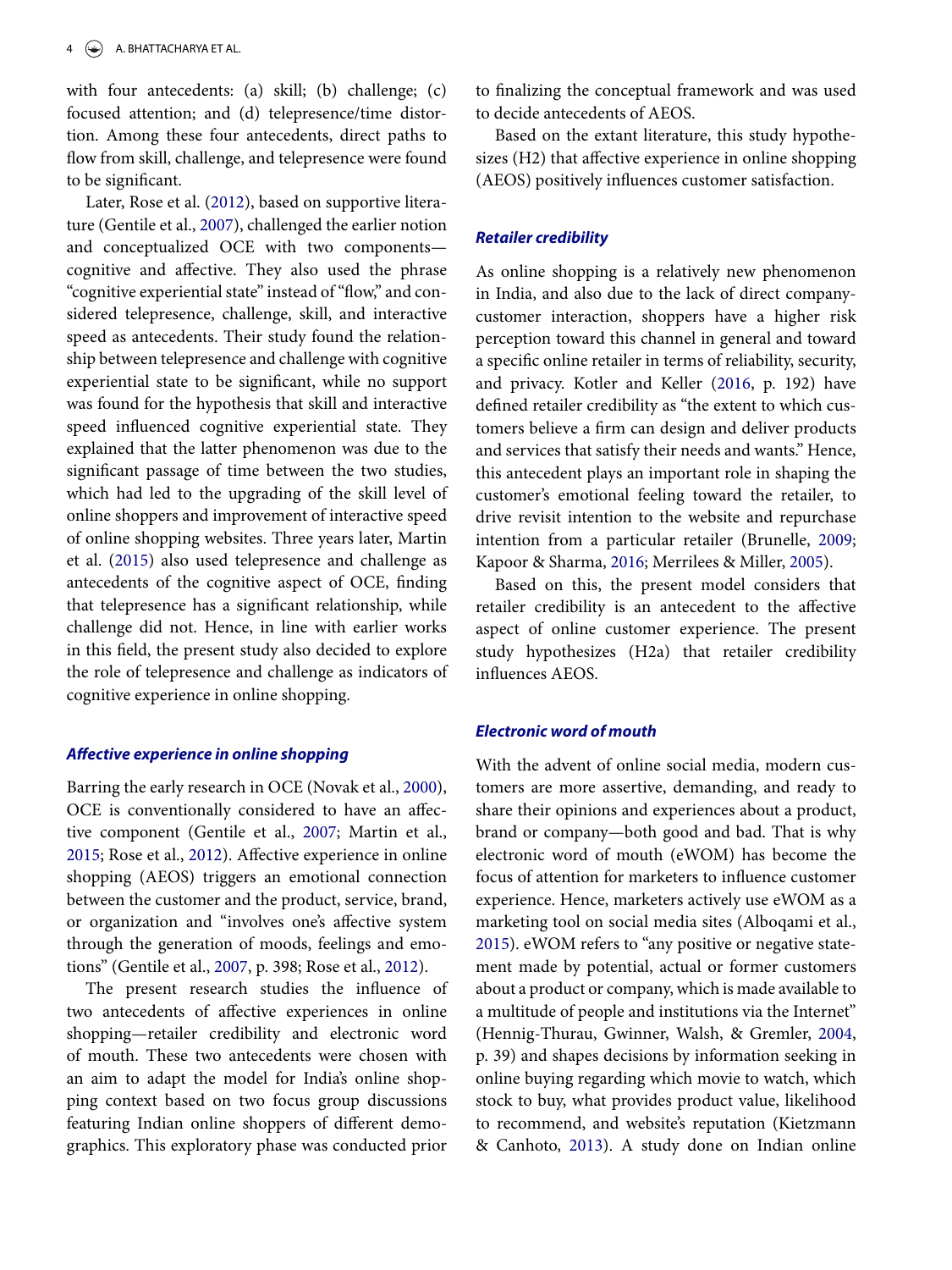shoppers by market research firm Nielson  $(2015)^3$  $(2015)^3$  also stressed the importance of eWOM, especially for firsttime online shoppers. Based on the extant literature, for this study the online product review is taken as a source of eWOM, which in turn influences AEOS. The present study hypothesizes (H2b) that eWOM influences AEOS.

# *Interrelationship between antecedents of AEOS*

This study incorporates two new antecedents of affective components of OCE based on the insights gained from focus group discussions carried out with Indian online shoppers in the exploratory research phase, and also based on literature support. According to the literature, a retailer's credibility is a component of trust between the buyer and the seller and is an indicator of customer loyalty (Ganesan, [1994;](#page-12-15) Prasarnphanich, [2007\)](#page-13-15).

<span id="page-5-19"></span><span id="page-5-9"></span>Since OCE is cumulative in nature (Gentile et al., [2007;](#page-12-0) Rose et al., [2012\)](#page-13-3), a positive shopping experience related to a specific online retailer leads to positive electronic word of mouth from satisfied shoppers related to the specific retailer's credibility. Research has found that positive electronic wordof mouth from others influences an individual online shopper's affective state and, in turn, positively influences OCE (Hennig-Thurau et al., [2004\)](#page-12-13).

## *Online customer satisfaction*

<span id="page-5-18"></span><span id="page-5-16"></span><span id="page-5-12"></span><span id="page-5-11"></span>Satisfaction, which is defined as a "judgment that a product or service feature, or the product or service itself, provided (or is providing) a pleasurable level of consumption-related fulfillment, including levels of under- or over-fulfillment" (Oliver, [2014;](#page-13-16) Oliver, [1997,](#page-13-17) p. 2; Oliver & DeSarbo, [1988;](#page-13-18) Yi, [1990\)](#page-13-19), is a consequence of both transaction-specific and cumulative online customer experience and leads to desirable marketing outcome variables. For online shopping, satisfaction formation is contingent upon cognitive and affective experience (Homburg, Koschate, & Hoyer, [2006;](#page-12-16) Jin & Park, [2006;](#page-12-17) Khalifa & Liu, [2007;](#page-12-18) Martin et al., [2015;](#page-13-2) Rose et al., [2012\)](#page-13-3), and it acts as a mediating variable which leads to online repurchase intention (Martin et al., [2015;](#page-13-2) Rose et al., [2012\)](#page-13-3). The present study hypothesizes (H3) that satisfaction influences repurchase intention.

# *Online repurchase intention*

<span id="page-5-21"></span><span id="page-5-14"></span><span id="page-5-10"></span><span id="page-5-8"></span><span id="page-5-6"></span><span id="page-5-5"></span><span id="page-5-0"></span>According to the Theory of Reasoned Action, the Theory of Planned Behavior, and the Technology Acceptance Model (Ajzen, [1991;](#page-11-10) Davis, Bagozzi, & Warshaw, [1989;](#page-11-11) Cheng, Chen, & Yen, [2015\)](#page-11-12), behavioral intention is a reliable predictor of actual behavior. The literature shows that this variable is considered to be an outcome of customer satisfaction in physical retail shopping (Choi, Cho, Lee, Lee, & Kim, [2004;](#page-11-13) Seiders, Voss, Grewal, & Godfrey, [2005\)](#page-13-20), and also in online retail (Ha, Janda, & Muthaly, [2010;](#page-12-19) Khalifa & Liu, [2007;](#page-12-18) Martin et al., [2015;](#page-13-2) Rose et al., [2012\)](#page-13-3), and is a better measure than behavioral parameters (Ling, Chai, & Piew, [2010\)](#page-12-20). Online repurchase intention is influenced by the overall shopping experience (Dai, Forsythe, & Kwon, [2014;](#page-11-14) Khalifa & Liu, [2007;](#page-12-18) Rose et al., [2012\)](#page-13-3) and is defined as the "re-usage of the online channel to buy from a particular retailer" (Khalifa & Liu, [2007,](#page-12-18) p. 782). Drawing on the available literature, it is hypothesized that repurchase intention is influenced by OCE through satisfaction. Hence, the mediating hypothesis is: OCE influences repurchase intention through satisfaction.

# <span id="page-5-7"></span>*Time available: Moderating variable*

<span id="page-5-22"></span><span id="page-5-20"></span><span id="page-5-17"></span><span id="page-5-15"></span><span id="page-5-13"></span><span id="page-5-4"></span><span id="page-5-3"></span><span id="page-5-2"></span><span id="page-5-1"></span>A shopper's decision to shop online is influenced by the amount of discretionary time he/she has. Belk [\(1975\)](#page-11-15) first reported the effect of time as a situational variable on consumer behavior. Also, according to the Pleasure-Arousal-Dominance (PAD) theory, situational factors impact behavior through emotional responses (Mehrabian & Russell, [1974\)](#page-13-21), which include product choice and store choice. In this context, time available refers to "the amount of time the shopper feels s/he has available that day" (Beatty & Ferrell, [1998\)](#page-11-16) and is positively linked to search activity in a retail setting. Other factors being equal, shoppers with more available time should browse longer. Also, limited time to browse may give rise to a negative effect (Babin, Darden, & Griffin, [1994;](#page-11-17) Beatty & Ferrell, [1998\)](#page-11-16). Studies have found that shopping decisions are influenced by the amount of discretionary time of the shopper in both offline (Saigal & Mann, [2010\)](#page-13-22) and online (Bellman, Lohse, & Johnson, [1999\)](#page-11-18) shopping. In the OCE research field, Martin et al. [\(2015\)](#page-13-2) observed that customers who are "time poor" are more prone to use online shopping for time saving.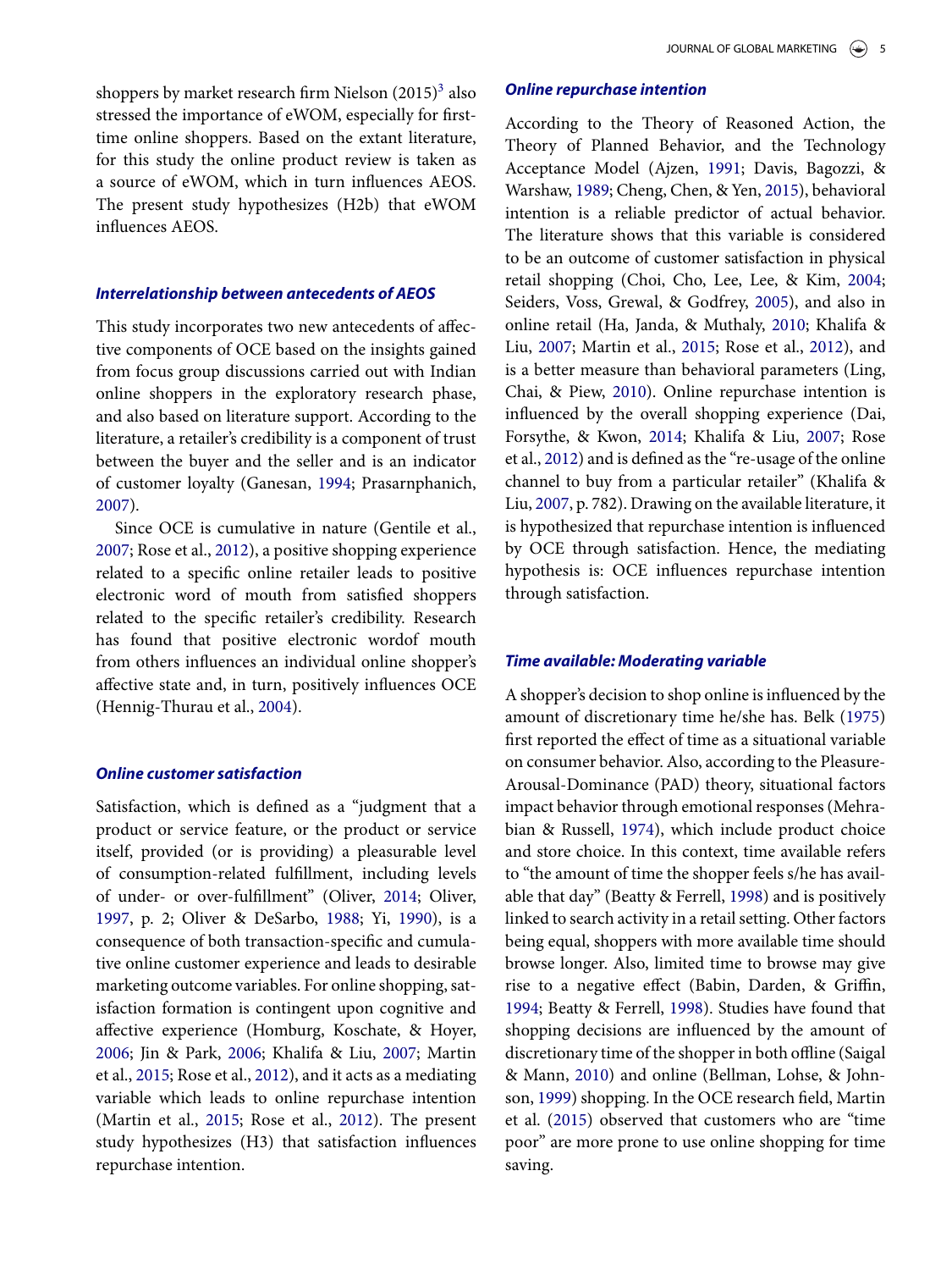<span id="page-6-0"></span>

Figure 1. Conceptual model.

Based on the extant literature, the model in this study hypothesizes that the time available to shoppers has a moderating effect on both components of OCE.

# **Conceptual model with hypothesized relationships**

Based on the previous literature review and discussion, the conceptual model for this study is depicted as follows. The model contains the antecedents of OCE, components of OCE, and the outcome variables of OCE along with hypothesized interrelationships [\(Figure 1\)](#page-6-0).

#### **Methodology**

#### *Survey instrument and measurement*

As this study aims to gain insight into OCE, a webbased structured questionnaire for data collection was used, in line with earlier research (Martin et al., [2015;](#page-13-2) Rose et al., [2012\)](#page-13-3). Other advantages for adopting an online survey method include speedy response, low cost of conducting the survey, and faster access to a wider population (Ilieva, Baron, & Healey, [2002\)](#page-12-21).

The sampling frame for the study consisted of Indian online shoppers—male and female—who purchased online for self-consumption, or for gifting purposes, or on another person's behalf in the last 12 weeks (Martin et al., [2015\)](#page-13-2).

The survey instrument was adapted from established measurement scales of previous studies. The CEOS and AEOS scales were adapted from Rose et al. [\(2012\)](#page-13-3). Antecedents of CEOS—i.e., Telepresence and Challenge scales—were adapted from Rose et al. <span id="page-6-3"></span><span id="page-6-1"></span>[\(2012\)](#page-13-3), and antecedents of AEOS—i.e., Retailer Credibility and Electronic word of mouth—were adapted from Featherman, Miyazaki, and Sprott [\(2010\)](#page-11-19) and Jalilvand, Esfahani, and Samiei [\(2011\)](#page-12-22), respectively. Online Customer Satisfaction and Online Repurchase Intention scales were adapted from Rose et al. [\(2012\)](#page-13-3). Lastly, the scale for time available, the moderating variable, was adapted from Beatty and Ferrell [\(1998\)](#page-11-16).

In total, the survey instrument was composed of 35 scale items used to measure level of agreement with a series of statements related to OCE (cognitive and affective components of online shopping), OCE antecedents (telepresence, challenge, retailer credibility, and electronic word of mouth), and OCE outcomes (satisfaction, repurchase intention). Scale items were measured on a 7-point Likert scale ranging from (1) Strongly Disagree to (7) Strongly Agree. The scale items of AEOS were measured on a semantic differential 1–7 scale (Rose et al., [2012\)](#page-13-3). The details of the scale items are given in Appendix 1.

The online data collection link for the study was circulated through e-mails and various social networking platforms. Potential respondents were informed that participation in this research study was voluntary and data collected would be used for academic research. Prior to the final data collection, a pilot test was done with 72 online shoppers to ascertain proper functioning of the link to the survey, and of the links within the survey.

<span id="page-6-2"></span>Responses from the pilot test were also used to gauge the respondents' understanding of the questionnaire in terms of wording, sequencing, and layout. Accordingly, a few questions and scale items were modified or re-worded to ensure better respondent understanding. A total of 806 respondents took the survey and submitted their questionnaires online. After screening these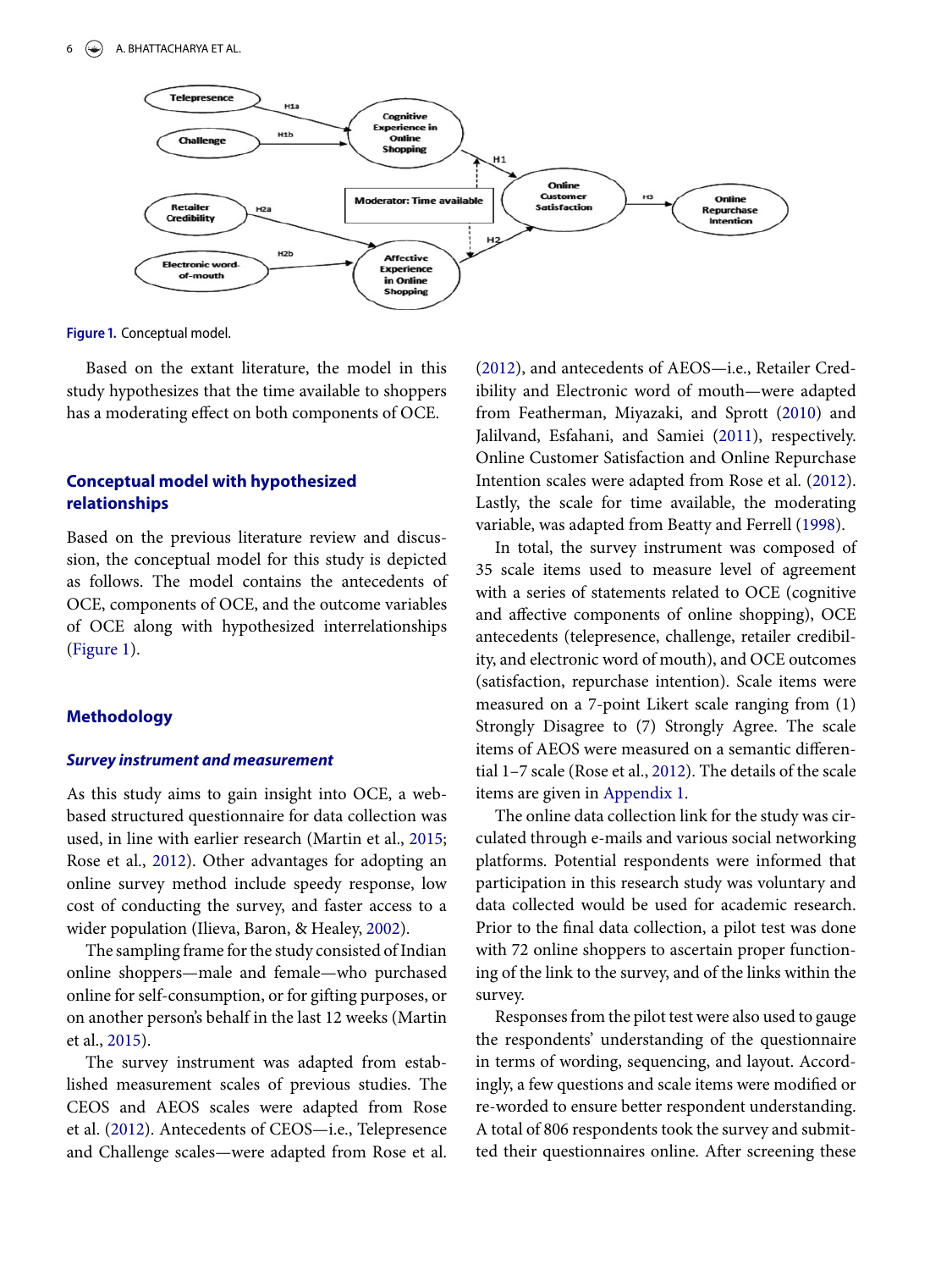<span id="page-7-0"></span>

| Table 1. Sample characteristics. |  |
|----------------------------------|--|
|                                  |  |

| Sample profile             | Sample % |
|----------------------------|----------|
| Gender ( $N = 607$ )       |          |
| Male                       | 53.9     |
| Female                     | 46.1     |
| Age (in years)             |          |
| $18 - 24$                  | 45.6     |
| $25 - 35$                  | 36.6     |
| $36 - 45$                  | 12.7     |
| $46 - 55$                  | 4.3      |
| $56 - 65$                  | 0.8      |
| <b>Education level</b>     |          |
| Higher secondary level     | 2.2      |
| Bachelor's degree          | 32.6     |
| Post-graduate degree       | 55.0     |
| Professional degree        | 10.2     |
| <b>Occupation</b>          |          |
| Student                    | 48       |
| Public sector employee     | 4        |
| Private sector employee    | 34       |
| <b>Family business</b>     | 4        |
| Self-employed              | 4        |
| Homemaker                  | 6        |
| <b>Frequency of online</b> |          |
| shopping                   |          |
| Daily                      | 4.4      |
| 2–3 times a week           | 14.8     |
| Once a week                | 22.7     |
| 2–3 times a month          | 58.0     |

<span id="page-7-10"></span>for outliers, 607 complete responses were considered for final analysis, which is appropriate for structural equation modeling (Hair, Black, Babin, Anderson, & Tatham, [1998;](#page-12-23) Kelloway, [1998\)](#page-12-24). The test for nonresponse bias was done as proposed by Armstrong and Overton [\(1977\)](#page-11-20), which revealed no issues related to non-response bias.

#### <span id="page-7-2"></span>*Data analysis*

<span id="page-7-5"></span>[Table 1](#page-7-0) shows the sample characteristics. The gender distribution of the sample was in line with actual gender distribution of the Indian population (Census India, [2012\)](#page-11-21). The sample is skewed toward youth because the median age in India is 27.9 years (CIA Factbook, [2017\)](#page-11-22).

#### <span id="page-7-6"></span>**Model analysis**

<span id="page-7-13"></span><span id="page-7-12"></span><span id="page-7-8"></span><span id="page-7-7"></span><span id="page-7-3"></span>Structural equation modeling (SEM), a powerful statistical tool, has been used extensively in management research, particularly in a marketing research context (Bagozzi & Yi, [1988;](#page-11-23) Fornell & Larcker, [1981;](#page-11-24) Hooper, Coughlan, & Mullen, [2008\)](#page-12-25), to analyze data. This technique has also been used to study OCE online customer experience (Khalifa & Liu, [2007;](#page-12-18) Novak et al., [2000;](#page-13-10) Hausman & Siekpe, [2009;](#page-12-26) Ganguly, Dash, Cyr, & Head, [2010;](#page-12-27) Rose et al., [2012;](#page-13-3) Martin et al., [2015;](#page-13-2)

<span id="page-7-4"></span><span id="page-7-1"></span>Bilgihan, Kandampully, & Zhang, [2016\)](#page-11-25). The two-step approach of SEM, as recommended by Anderson and Gerbing [\(1992\)](#page-11-26), is used for this study. The first step involves ascertaining the reliability and validity of the instrument using the measurement model and, in the second step, the structural model is assessed for the hypothesized relationships.

# *Reliability and validity of the instrument*

For this study, all scale items were rated on a 7-point Likert scale. Initially, exploratory factor analysis (EFA) was performed using principal component analysis (PCA) and Varimax rotation. The Kaiser-Meyer-Olkin (KMO) measure of sampling adequacy and the Bartlett's test of sphericity were used for sample appropriateness. Factors with eigenvalue greater than one were retained and factor loadings with a value greater than 0.50 were considered significant (Hair, Black, Babin, Anderson, Tatham, [2010\)](#page-12-28). Cronbach's alpha coefficients (greater than 0.7) were used to measure scale reliability and internal consistency.

# <span id="page-7-11"></span>*Measurement model*

<span id="page-7-14"></span><span id="page-7-9"></span>At this stage, confirmatory factor analysis (CFA) was carried out. The goodness-of-fit indices  $(\chi 2/df =$  $1.506$ , RMSEA = 0.029, GFI = 0.937, NFI = 0.937, CFI  $= 0.978$ ) suggested that the proposed model represents a good fit to the data. Though the factor loadings of a few indicator items were below the threshold value of 0.7 (Fornell & Larcker, [1981\)](#page-11-24), based on the existing literature and the researchers' call, these were retained for subsequent analysis. The measurement model demonstrates evidence of both convergent validity (AVE > 0.50) and discriminant validity (AVE/Corr $2 \ge 1$ ) (Fornell & Larcker, [1981\)](#page-11-24) as reported in [Table 2.](#page-8-0) Construct validity refers to the degree to which measurements actually measure the variables that they are intended to measure (Gravetter & Wallnau, [2007\)](#page-12-29). Construct validity is established by convergent validity and divergent validity. Convergent validity refers to the extent to which the scale correlates positively with other measurements of the same construct, while discriminant validity refers to the extent to which a measure does not correlate with other constructs from which it is supposed to differ. Average variance extracted (AVE) is a measure of convergent validity; it is the mean variance extracted for the items loading on a construct and is a critical indictor of convergence. Discriminant validity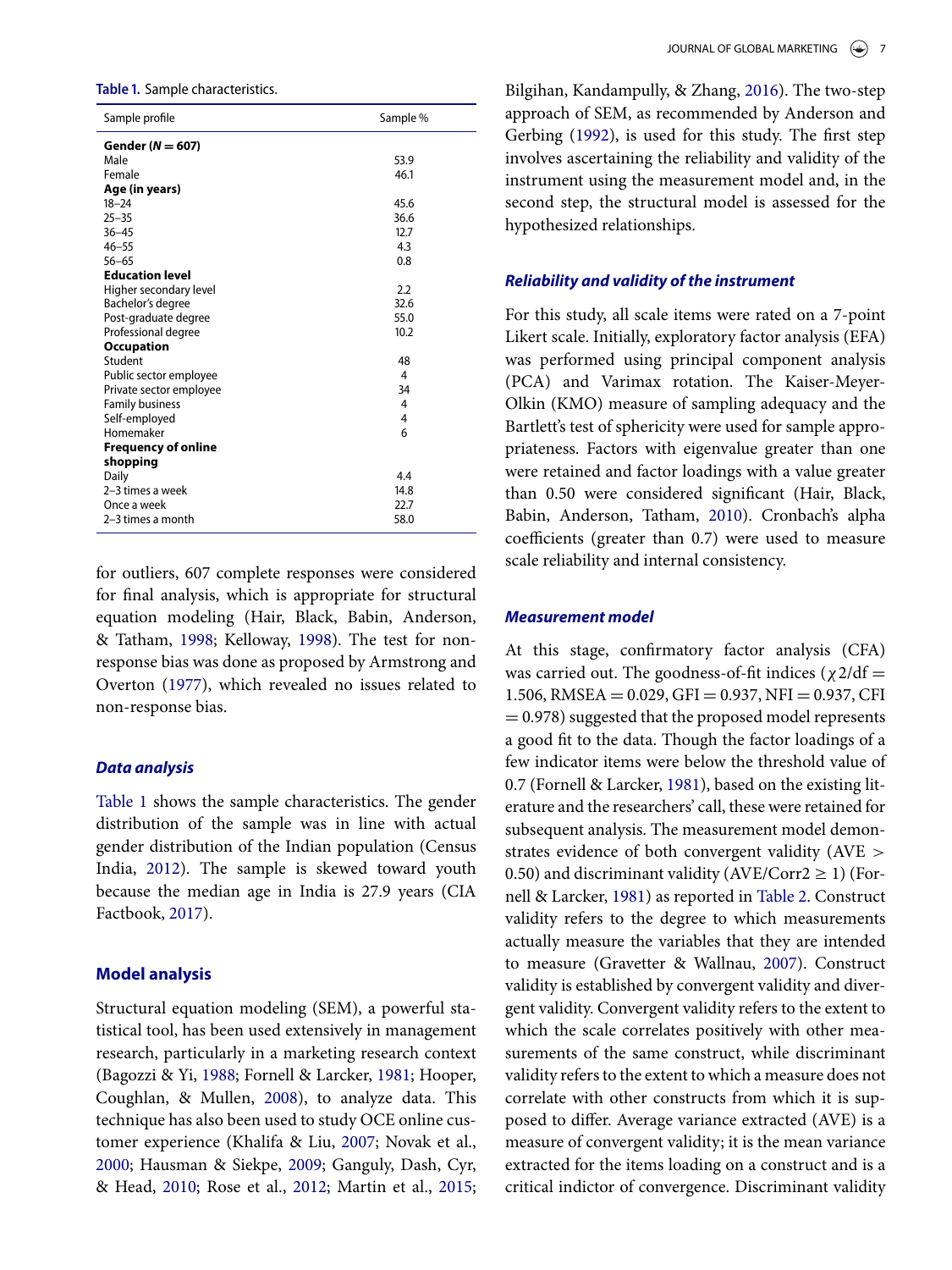#### <span id="page-8-0"></span>Table 2. Convergent and divergent validity.

|                     | Item                   | <b>Factor loading</b> | S.E.           | C.R.             | (AVE > 0.5)<br>Convergent<br>validity | Correlation <sup>2</sup> (highest<br>correlation <sup>2</sup> between the<br>examined factor and the<br>rest of factors) | Discriminant<br>validity (AVE/Inter<br>construct<br>correlation <sup>2</sup> > 1) | Construct<br>reliability |
|---------------------|------------------------|-----------------------|----------------|------------------|---------------------------------------|--------------------------------------------------------------------------------------------------------------------------|-----------------------------------------------------------------------------------|--------------------------|
| <b>Telepresence</b> | TP1                    | 0.604                 | 0.053          | 14.025           | 0.548                                 | 0.21                                                                                                                     | Yes                                                                               | 0.828                    |
|                     | TP <sub>2</sub><br>TP3 | 0.783<br>0.799        | 0.055<br>0.056 | 18.129<br>18.424 |                                       |                                                                                                                          |                                                                                   |                          |
|                     | TP4                    | 0.760                 |                |                  |                                       |                                                                                                                          |                                                                                   |                          |
| Challenge           | CHAL1                  | 0.650                 | 0.067          | 13.878           | 0.529                                 | 0.21                                                                                                                     | Yes                                                                               | 0.817                    |
|                     | CHAL <sub>2</sub>      | 0.813                 | 0.072          | 16.407           |                                       |                                                                                                                          |                                                                                   |                          |
|                     | CHAL3                  | 0.747                 | 0.070          | 15.574           |                                       |                                                                                                                          |                                                                                   |                          |
| <b>CEOS (Flow)</b>  | CHAL4<br>CEOS1         | 0.689<br>0.991        |                |                  | 0.900                                 | 0.17                                                                                                                     | Yes                                                                               | 0.964                    |
|                     | CEOS2                  | 0.905                 | 0.018          | 47.879           |                                       |                                                                                                                          |                                                                                   |                          |
|                     | CEOS3                  | 0.948                 | 0.015          | 61.997           |                                       |                                                                                                                          |                                                                                   |                          |
| <b>Electronic</b>   | WOM1                   | 0.750                 | 0.076          | 15.757           | 0.550                                 | 0.08                                                                                                                     | Yes                                                                               | 0.859                    |
| word of             |                        |                       | 0.074          | 17.131           |                                       |                                                                                                                          |                                                                                   |                          |
| mouth               | WOM2<br>WOM3           | 0.843<br>0.704        | 0.080          | 14.974           |                                       |                                                                                                                          |                                                                                   |                          |
|                     | WOM4                   | 0.731                 | 0.074          | 15.443           |                                       |                                                                                                                          |                                                                                   |                          |
|                     | WOM6                   | 0.668                 |                |                  |                                       |                                                                                                                          |                                                                                   |                          |
| <b>Retailer</b>     | CREDI1                 | 0.735                 | 0.063          | 16.315           | 0.511                                 | 0.28                                                                                                                     | Yes                                                                               | 0.806                    |
| <b>Credibility</b>  | CREDI2                 | 0.745                 | 0.062          | 16.499           |                                       |                                                                                                                          |                                                                                   |                          |
|                     | CRED <sub>13</sub>     | 0.645                 | 0.062          | 14.451           |                                       |                                                                                                                          |                                                                                   |                          |
|                     | CREDI4                 | 0.730                 |                |                  |                                       |                                                                                                                          |                                                                                   |                          |
| <b>AEOS</b>         | AEOS1                  | 0.737                 |                |                  | 0.541                                 | 0.38                                                                                                                     | Yes                                                                               | 0.825                    |
|                     | AEOS2                  | 0.779                 | 0.058          | 17.856           |                                       |                                                                                                                          |                                                                                   |                          |
|                     | AEOS3                  | 0.751                 | 0.059          | 17.253           |                                       |                                                                                                                          |                                                                                   |                          |
|                     | AEOS4                  | 0.672                 | 0.058          | 15.474           |                                       |                                                                                                                          |                                                                                   |                          |
| <b>Satisfaction</b> | SAT1                   | 0.796                 |                |                  | 0.520                                 | 0.38                                                                                                                     | Yes                                                                               | 0.811                    |
|                     | SAT <sub>2</sub>       | 0.708                 | 0.053          | 17.373           |                                       |                                                                                                                          |                                                                                   |                          |
|                     | SAT3                   | 0.760                 | 0.055          | 18.753           |                                       |                                                                                                                          |                                                                                   |                          |
|                     | SAT4                   | 0.607                 | 0.059          | 14.631           |                                       |                                                                                                                          |                                                                                   |                          |
| Repurchase          | RINT1                  | 0.793                 |                |                  | 0.558                                 | 0.38                                                                                                                     | Yes                                                                               | 0.834                    |
| <b>Intention</b>    | RINT <sub>2</sub>      | 0.738                 | 0.051          | 18.271           |                                       |                                                                                                                          |                                                                                   |                          |
|                     | RINT3                  | 0.658                 | 0.053          | 16.084           |                                       |                                                                                                                          |                                                                                   |                          |
|                     | RINT4                  | 0.790                 | 0.050          | 19.642           |                                       |                                                                                                                          |                                                                                   |                          |

is established by comparing the AVE values for any two constructs with the square of the correlation estimate between these two constructs. The AVE values should be greater than the squared correlation estimate.

## *Structural model and hypothesis testing*

The structural model [\(Figure 2\)](#page-9-0) was estimated using AMOS 20 with maximum likelihood estimation. Based on the goodness-of-fit indices ( $\chi$ 2/df = 1.617, RMSEA  $= 0.032$ , GFI  $= 0.930$ , NFI  $= 0.930$ , CFI  $= 0.972$ ), there was a good fit between model and observed data (Hu & Bentler, [1998\)](#page-12-30).

<span id="page-8-5"></span>The structural model was also tested with the hypothesized theoretical relationships. The hypothesis testing results are given in [Table 3.](#page-8-1)

# *Moderating effect of time available*

In this study, the moderator, Time Available, was considered as a continuous variable, since dividing it into

<span id="page-8-4"></span>categories may lead to loss of information (Altman & Royston, [2006\)](#page-11-27). Researchers studied the moderating effect of Time Available on two direct relationships: (a) CEOS (Predictor)  $\rightarrow$  Satisfaction (Outcome); and (b) AEOS (Predictor)  $\rightarrow$  Satisfaction (Outcome). Since we dealt with a continuous moderator, the goal was to measure the interaction effect in both cases. If the interaction was found to be statistically significant, it meant that the moderator was moderating the relationship between the predictor (independent) variable and the outcome (dependent) variable. In case of

<span id="page-8-1"></span>Table 3. Hypothesis testing and path analysis.

|                  | Hypothesized<br>path       | Standardized<br>path<br>coefficients | <b>CR</b> | P     | Interpretation |
|------------------|----------------------------|--------------------------------------|-----------|-------|----------------|
| H <sub>1</sub> a | $TP \rightarrow$ CEOS      | 0.320                                | 6.150     | ***   | Supported      |
| H <sub>1</sub> b | $CHAI \rightarrow CFOS$    | 0.226                                | 4.343     | ***   | Supported      |
| H2a              | $CREDI \rightarrow AEOS$   | 0.741                                | 13.264    | ***   | Supported      |
| H2b              | $e$ WOM $\rightarrow$ AEOS | 0.154                                | 3.988     | ***   | Supported      |
| H1               | $CEOS \rightarrow SAT$     | 0.067                                | 1.974     | 0.048 | Supported*     |
| H <sub>2</sub>   | $AEOS \rightarrow SAT$     | 0.759                                | 14.595    | ***   | Supported      |
| H <sub>3</sub>   | $SAT \rightarrow RINT$     | 0.784                                | 15.602    | ***   | Supported      |

<span id="page-8-3"></span><span id="page-8-2"></span> $* = p < .05, ** = p < .01, ** = p < .001.$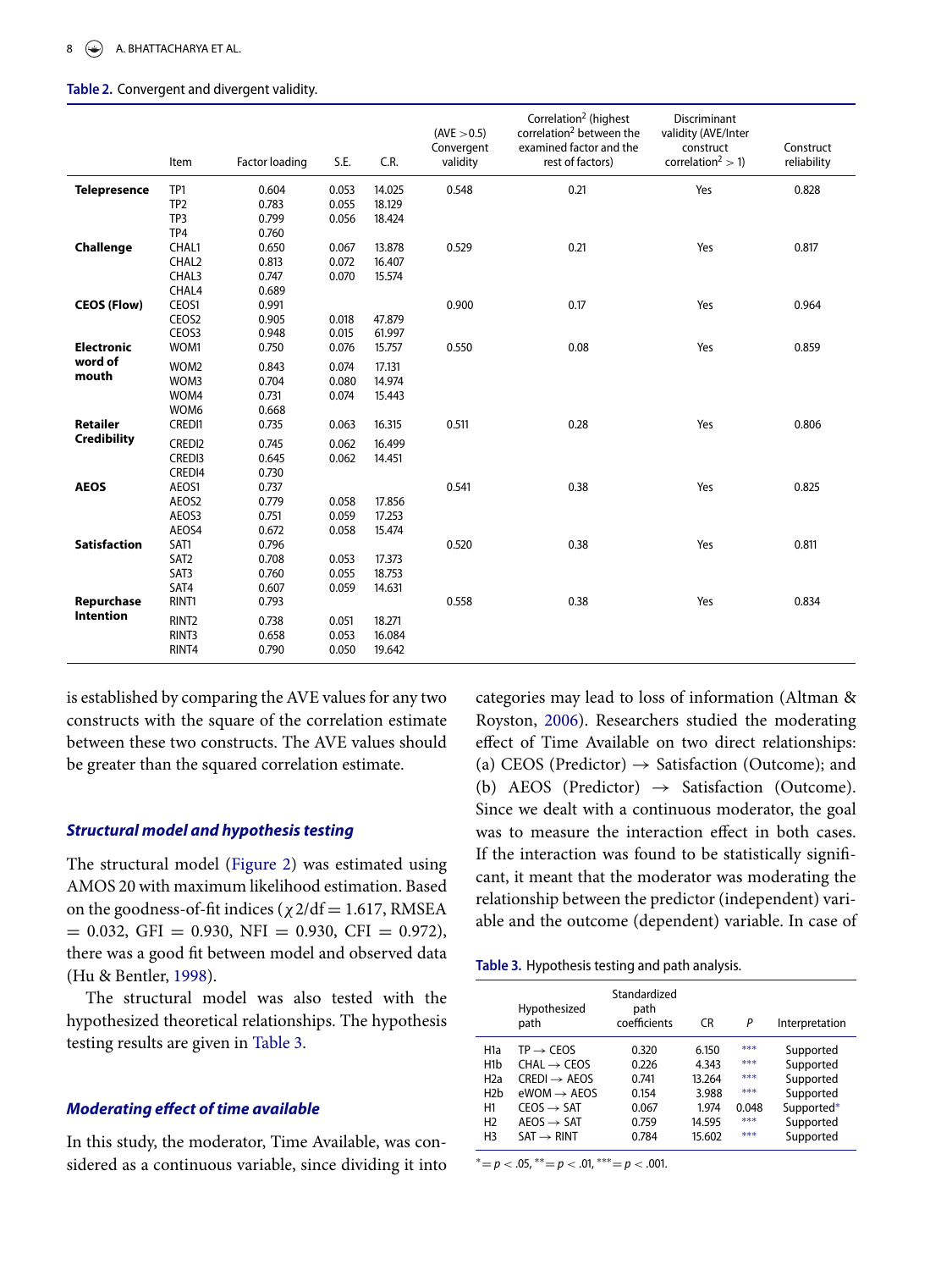<span id="page-9-0"></span>

Figure 2. AMOS structural model.

<span id="page-9-1"></span>Table 4. Regression test results for the moderator.

|                                                                                                        | Coefficient S.E. t-value p-value LLCI                                                                                       | - ULCI |
|--------------------------------------------------------------------------------------------------------|-----------------------------------------------------------------------------------------------------------------------------|--------|
| Constant<br>AEOS<br>Time<br>Interaction (AEOS x Time) $-.0987$ .0275 $-.35891$ .0004 $-.1528$ $-.0447$ | 0702. 0599. 8764. 1556. 0599. 0702.<br>.5488 .0336 16.3417 .0000 .4829<br>$.0403$ $.0334$ $1.2050$ $.2287$ $-.0254$ $.1059$ | .6148  |

(a), the interaction term was CEOS x Time Available and in case of (b) it was CEOS x Time Available. Using SPSS 20.0 with Process macro, hierarchical regression tests for both (a) and (b) were done[.](#page-9-1)

From these tests, it was found that the interaction term CEOS x Time Available had a *p*-value of 0.9543, which was not statistically significant, and hence it was concluded that Time Available was not moderating the relationship  $CEOS \rightarrow$  Satisfaction.

The interaction term AEOS x Time Available was found to be statistically significant with a *p-*value of 0.0004 at a 95% confidence level. Also, the confidence interval did not include zero (LLCI  $=$   $-$  0.1528; UCLI =  $-0.0447$ ). The coefficient of the interaction term was found to be negative (Table 4).

The effect of the AEOS (predictor) on online customer satisfaction (outcome) at different levels of the moderator (low, average, and high levels of times available) was also found to be statistically significant [\(Table 5\)](#page-10-0).

# **Discussion**

The objective of this study was to test the construct OCE with its components, antecedents, and outcomes. Toward this goal, the hypotheses of the structural model using structural equation modeling were supported at a *p*-value of .001, except CEOS, which was supported at a *p*-value of .05. The support for telepresence and challenge, the two antecedents of CESO, was in line with previous literature (Martin et al., [2015;](#page-13-2) Rose et al., [2012\)](#page-13-3). Though retailer credibility and electronic word of mouth were tested for the first time in an OCE context, both were found to be statistically significant.

# *Theoretical contributions*

Findings of the present study contribute to the extant literature of OCE research, validating a measurement scale of OCE antecedents, components, and outcomes in a new online shopping context. The model extends Rose et al.'s [\(2012\)](#page-13-3) base model by incorporating new antecedents of OCE—retailer credibility and electronic word of mouth—and their influences on the OCE components and OCE outcomes. The statistical significance of all hypothesized relationships is empirically tested. Further, our model extends the existing literature by empirically testing the moderating effect of time available on OCE.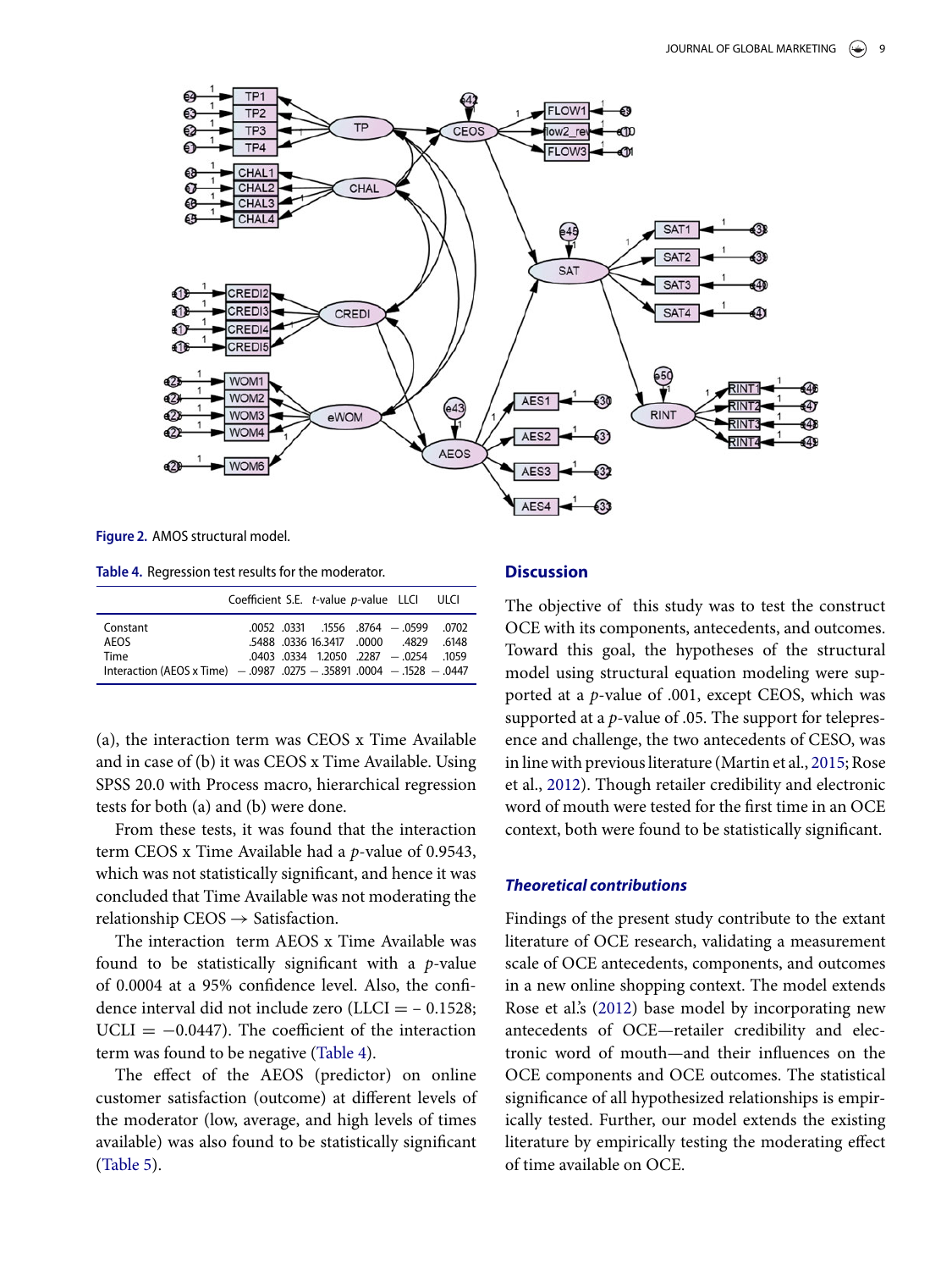<span id="page-10-0"></span>

| Table 5. Effect of predictor variable at values of the moderator. |  |  |  |
|-------------------------------------------------------------------|--|--|--|
|                                                                   |  |  |  |

| Time (moderator) | Effect (of predictor) | ◡.∟.  | t-value | <i>p</i> -value | LLCI  | ulci  |
|------------------|-----------------------|-------|---------|-----------------|-------|-------|
| $-.9290$ (Low)   | .6406                 | .0388 | 16.5043 | .0000           | .5643 | .7168 |
| .0986 (Moderate) | .5391                 | .0341 | 15.7980 | .0000           | .4721 | .6061 |
| .8693 (High)     | 4630                  | .0442 | 10.4659 | .0000           | .3761 | .5499 |

#### *Managerial implications*

As OCE is a critical differentiator for modern online retailers, this study focuses on antecedents of OCE that are relevant to Indian online shoppers. Findings of the study aim to give a direction to online marketers to finetune their marketing strategies for superior OCE.

In line with previous research (Martin et al., [2015\)](#page-13-2), this study finds that OCE antecedents significantly influence business outcomes, specifically online customer satisfaction and online repurchase intention. This observation reinforces the strategic importance of designing an online retail environment which provides an overall positive OCE. Though all four antecedents of OCE were found to be statistically significant, they vary in their level of importance. For example, telepresence was found be a slightly stronger antecedent of cognitive experience of online shopping as compared to challenge. The reason for this observation could be the fact that the sample for this study incorporates the net-savvy youth segment, who do not find the online shopping process challenging.

The antecedent telepresence also deserves attention from online retailers, as many times the goal of online shopping is not buying, but could be to simply browse in order to escape boredom and provide an escape from the real world. Thus, investing to make the shopping process more entertaining and engaging makes good business sense to ensure that shoppers spend more time in this medium. This is in sync with previous retail research findings which show that the more time a prospect spends in the retail store, the greater the probability that she/he will end up buying. Also, since telepresence and challenge positively influence CEOS, and in turn influence overall OCE, "cognitive immersion" (Mollen & Wilson, [2010\)](#page-13-12) of shoppers takes place in online shopping in a way that is similar to the physical form of shopping. The authors argue that online retailers should take into account this aspect and explore the differences related to personality traits, gender, age, education level, buying occasion (purchasing for self, purchasing on behalf of others, and gifting), and product type.

The relationship of retailer credibility with the affective experience of online shopping was found to be stronger than the influence of electronic word of mouth. This finding holds special significance for online retailers and nudges them to allocate more marketing resources to incorporate and enhance the element of trustworthiness in their overall value proposition to enhance the OCE, which, in turn, influences customer satisfaction and repurchase intention.

Another important point to be considered by both pure online retailers and multichannel retailers is the finding that OCE is not transaction specific but cumulative over time (Rose et al., [2012\)](#page-13-3). Hence, to develop strong retailer credibility online, retailers should focus on providing positive OCE over time, which, in turn, will lead to more customer satisfaction. In line with previous prominent studies in this field (Martin et al., [2015;](#page-13-2) Rose et al., [2012,](#page-13-3) p. 3), this study establishes a link between OCE and online repurchase intention, a key managerial objective, using two new OCE antecedents.

Finally, time available to a shopper moderates the relationship between affective experience in online shopping and online customer satisfaction. This observation leads to significant managerial communication implications for online marketers for time-rich and time-poor online shoppers; e.g., for shoppers with less time available, the peripheral route of communication involving environmental cues would be more apt, while for shoppers with more time (hence more time to search abd analyze before purchase) the central route of persuasion, which involves thoughtful consideration of the message, will be more suitable (Petty & Cacioppo, [1986\)](#page-13-23).

#### <span id="page-10-1"></span>*Limitations and scope for future research*

The research findings of this study should be generalized with caution, as it was carried out in an emerging economy context. Since the study primarily focuses on the Indian youth segment, the representativeness of the sample is limited. Future studies can focus on better representation of online shoppers in the sample,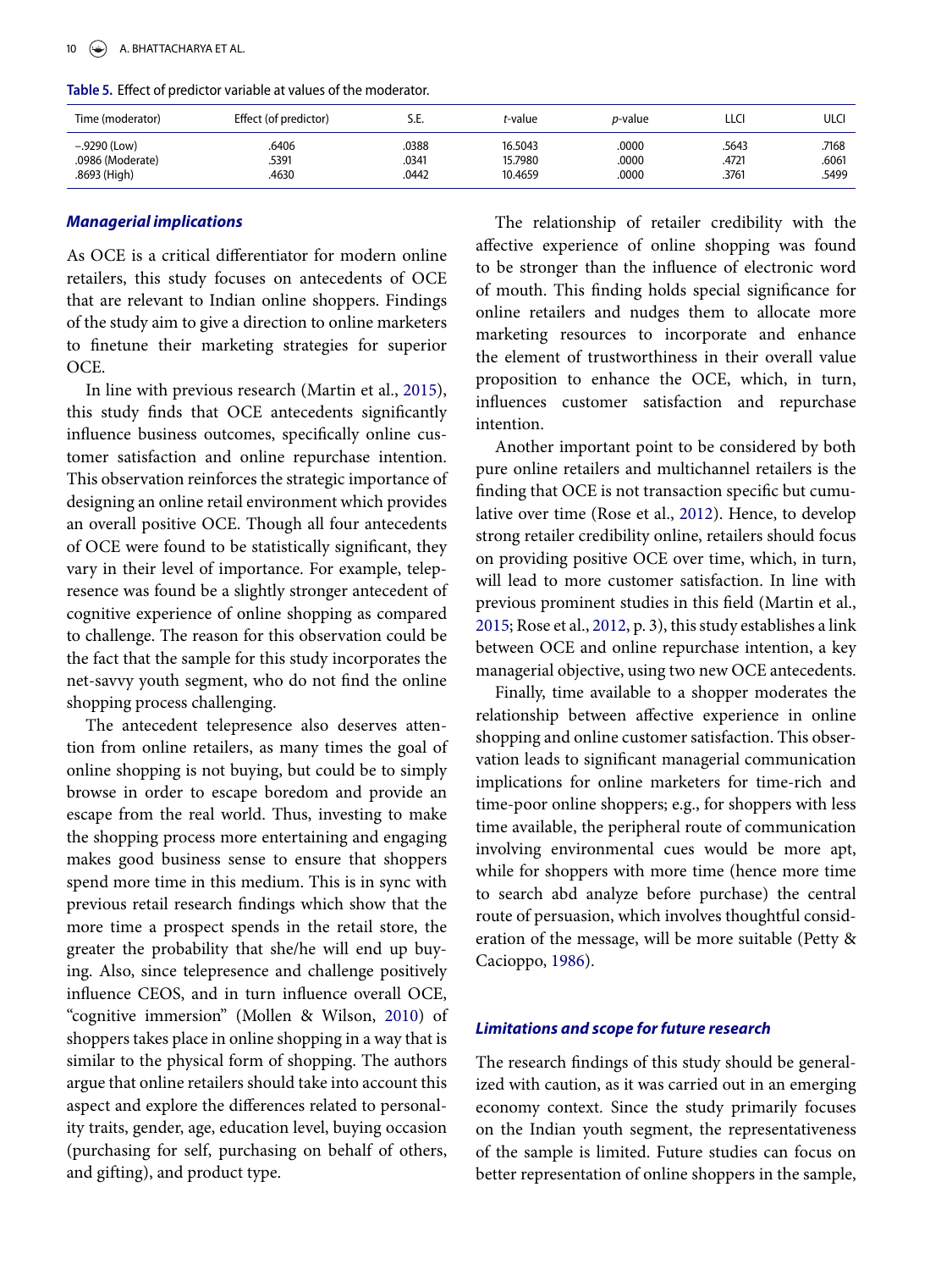segregating overall OCE into components according to different phases of shopping, and can focus on the difference in online buying patterns in different product categories.

# **Notes**

- <span id="page-11-1"></span>1. https://www.atkearney.in/documents/4773014/8192273/ [Digital+Retail+in+2020%E2%80%93Rewriting+the+Rul](https://www.atkearney.in/documents/4773014/8192273/Digital+Retail+in+2020%E2%80%93Rewriting+the+Rules.pdf/392551c2-7b43-4666-938e-2168a6bd7f6d) es.pdf/392551c2-7b43-4666-938e-2168a6bd7f6d
- <span id="page-11-2"></span>2. https://www.prnewswire.com/news-releases/forrester[releases-us-2017-customer-experience-index-ranks-cx](https://www.prnewswire.com/news-releases/forrester-releases-us-2017-customer-experience-index-ranks-cx-quality-of-more-than-300-brands-300497343.html)quality-of-more-than-300-brands-300497343.html
- <span id="page-11-9"></span>3. [http://www.nielsen.com/content/dam/corporate/in/docs/](http://www.nielsen.com/content/dam/corporate/in/docs/reports/2015/nielsen-featured-insights-what-clicks-with-the-online-shopper.pdf) reports/2015/nielsen-featured-insights-what-clicks-withthe-online-shopper.pdf

# **ORCID**

<span id="page-11-0"></span>Arijit Bhattacharya D<http://orcid.org/0000-0003-2912-4739>

# **References**

- <span id="page-11-10"></span>Ajzen, I. [\(1991\)](#page-5-0). The theory of planned behavior. *Organizational Behavior and Human Decision Processes*, *50*(2), 179–211. doi[:10.1016/0749-5978\(91\)90020-T](https://doi.org/10.1016/0749-5978(91)90020-T)
- <span id="page-11-8"></span>Alboqami, H., Al-Karaghouli, W., Baeshen, Y., Erkan, I., Evans, C., & Ghoneim, A. [\(2015\)](#page-4-0). Electronic word of mouth in social media: The common characteristics of retweeted and favourited marketer-generated content posted on Twitter. *International Journal of Internet Marketing and Advertising*, *9*(4), 338–358. doi[:10.1504/IJIMA.2015.072886](https://doi.org/10.1504/IJIMA.2015.072886)
- <span id="page-11-27"></span>Altman, D. G., & Royston, P. [\(2006\)](#page-8-4). The cost of dichotomising continuous variables. *BMJ*, *332*(7549), 1080. doi[:10.1136/bmj.332.7549.1080](https://doi.org/10.1136/bmj.332.7549.1080)
- <span id="page-11-26"></span>Anderson, J. C., & Gerbing, D. W. [\(1992\)](#page-7-1). Assumptions and comparative strengths of the two-step approach: Comment on Fornell and Yi. *Sociological Methods & Research*, *20*(3), 321–333.
- <span id="page-11-20"></span>Armstrong, J. S., & Overton, T. S. [\(1977\)](#page-7-2). Estimating nonresponse bias in mail surveys. *Journal of Marketing Research*, Special Issue: Recent Developments in Survey Research *14*(3), 396–402. doi[:10.2307/3150783](https://doi.org/10.2307/3150783)
- Assocham-Resurgent India. (2016). Over 69 million consumers shopped online in 2016: ASSOCHAM-Resurgent study. [http://www.assocham.org/newsdetail.php?id](http://www.assocham.org/newsdetail.php?id=6130)=6130
- <span id="page-11-17"></span>Babin, B. J., Darden, W. R., & Griffin, M. [\(1994\)](#page-5-1). Work and/or fun: Measuring hedonic and utilitarian shopping value. *Journal of Consumer Research*, *20*(4), 644–656. doi[:10.1086/209376](https://doi.org/10.1086/209376)
- <span id="page-11-23"></span>Bagozzi, R. P., & Yi, Y. [\(1988\)](#page-7-3). On the evaluation of structural equation models. *Journal of the academy of marketing science*, *16*(1), 74–94.
- <span id="page-11-6"></span>Bashir, I., & Madhavaiah, C. [\(2015\)](#page-3-0). Consumer attitude and behavioural intention towards Internet banking adoption in India. *Journal of Indian Business Research*, *7*(1), 67–102. doi[:10.1108/JIBR-02-2014-0013](https://doi.org/10.1108/JIBR-02-2014-0013)
- <span id="page-11-16"></span>Beatty, S. E., & Ferrell, M. E. [\(1998\)](#page-5-2). Impulse buying: Modeling its precursors. *Journal of Retailing*, *74*(2), 169–191. doi[:10.1016/S0022-4359\(99\)80092-X](https://doi.org/10.1016/S0022-4359(99)80092-X)
- <span id="page-11-15"></span>Belk, R. W. [\(1975\)](#page-5-3). Situational variables and consumer behavior. *Journal of Consumer Research*, *2*(3), 157–164. doi[:10.1086/208627](https://doi.org/10.1086/208627)
- <span id="page-11-18"></span>Bellman, S., Lohse, G. L., & Johnson, E. J. [\(1999\)](#page-5-4). Predictors of online buying behavior. *Communications of the ACM*, *42*(12), 32–38. doi[:10.1145/322796.322805](https://doi.org/10.1145/322796.322805)
- <span id="page-11-5"></span>Berry, L. L., & Carbone, L. P. [\(2007\)](#page-2-0). Build loyalty through experience management. *Quality Progress*, *40*(9), 26.
- <span id="page-11-4"></span>Berry, L. L., Carbone, L. P., & Haeckel, S. H. [\(2002\)](#page-2-1). Managing the total customer experience. *MIT Sloan Management Review*, *43*(3), 85.
- <span id="page-11-25"></span>Bilgihan, A., Kandampully, J., & Zhang, T. [\(2016\)](#page-7-4). Towards a unified customer experience in online shopping environments: Antecedents and outcomes. *International Journal of Quality and Service Sciences*, *8*(1), 102–119.
- <span id="page-11-7"></span>Brunelle, E. [\(2009\)](#page-4-1). Introducing media richness into an integrated model of consumers' intentions to use online stores in their purchase process. *Journal of Internet Commerce*, *8*(3), 222–245. doi[:10.1080/15332860903467649](https://doi.org/10.1080/15332860903467649)
- <span id="page-11-3"></span>Carbone, L. P., & Haeckel, S. H. [\(1994\)](#page-2-2). Engineering customer experiences. *Marketing Management*, *3*(3), 8.
- <span id="page-11-21"></span>Census India. [\(2012\)](#page-7-5). Gender composition. http://www. [censusindia.gov.in/Census\\_And\\_You/gender\\_composition.](http://www.censusindia.gov.in/Census_And_You/gender_composition.aspx) aspx.
- <span id="page-11-12"></span>Cheng, S. I., Chen, S. C., & Yen, D. C. [\(2015\)](#page-5-5). Continuance intention of E-portfolio system: A confirmatory and multigroup invariance analysis of technology acceptance model. *Computer Standards & Interfaces*, *42*, 17–23.
- <span id="page-11-13"></span>Choi, K. S., Cho, W. H., Lee, S., Lee, H., & Kim, C. [\(2004\)](#page-5-6). The relationships among quality, value, satisfaction and behavioral intention in health care provider choice: A South Korean study. *Journal of Business Research*, *57*(8), 913–921.
- <span id="page-11-22"></span>CIA Factbook. [\(2017\)](#page-7-6). The world factbook. Country comparison to the world. [https://www.cia.gov/library/publications](https://www.cia.gov/library/publications/the-world-factbook/fields/2177.html) /the-world-factbook/fields/2177.html.
- <span id="page-11-14"></span>Dai, B., Forsythe, S., & Kwon, W. S. [\(2014\)](#page-5-7). The impact of online shopping experience on risk perceptions and online purchase intentions: Does product category matter? *Journal of Electronic Commerce Research*, *15*(1), 13.
- <span id="page-11-11"></span>Davis, F. D., Bagozzi, R. P., & Warshaw, P. R. [\(1989\)](#page-5-8). User acceptance of computer technology: A comparison of two theoretical models. *Management Science*, *35*(8), 982–1003. doi[:10.1287/mnsc.35.8.982](https://doi.org/10.1287/mnsc.35.8.982)
- <span id="page-11-19"></span>Featherman, M. S., Miyazaki, A. D., & Sprott, D. E. [\(2010\)](#page-6-1). Reducing online privacy risk to facilitate e-service adoption: The influence of perceived ease of use and corporate credibility. *Journal of Services Marketing*, *24*(3), 219–229.
- <span id="page-11-24"></span>Fornell, C., & Larcker, D. F. [\(1981\)](#page-7-7). Evaluating structural equation models with unobservable variables and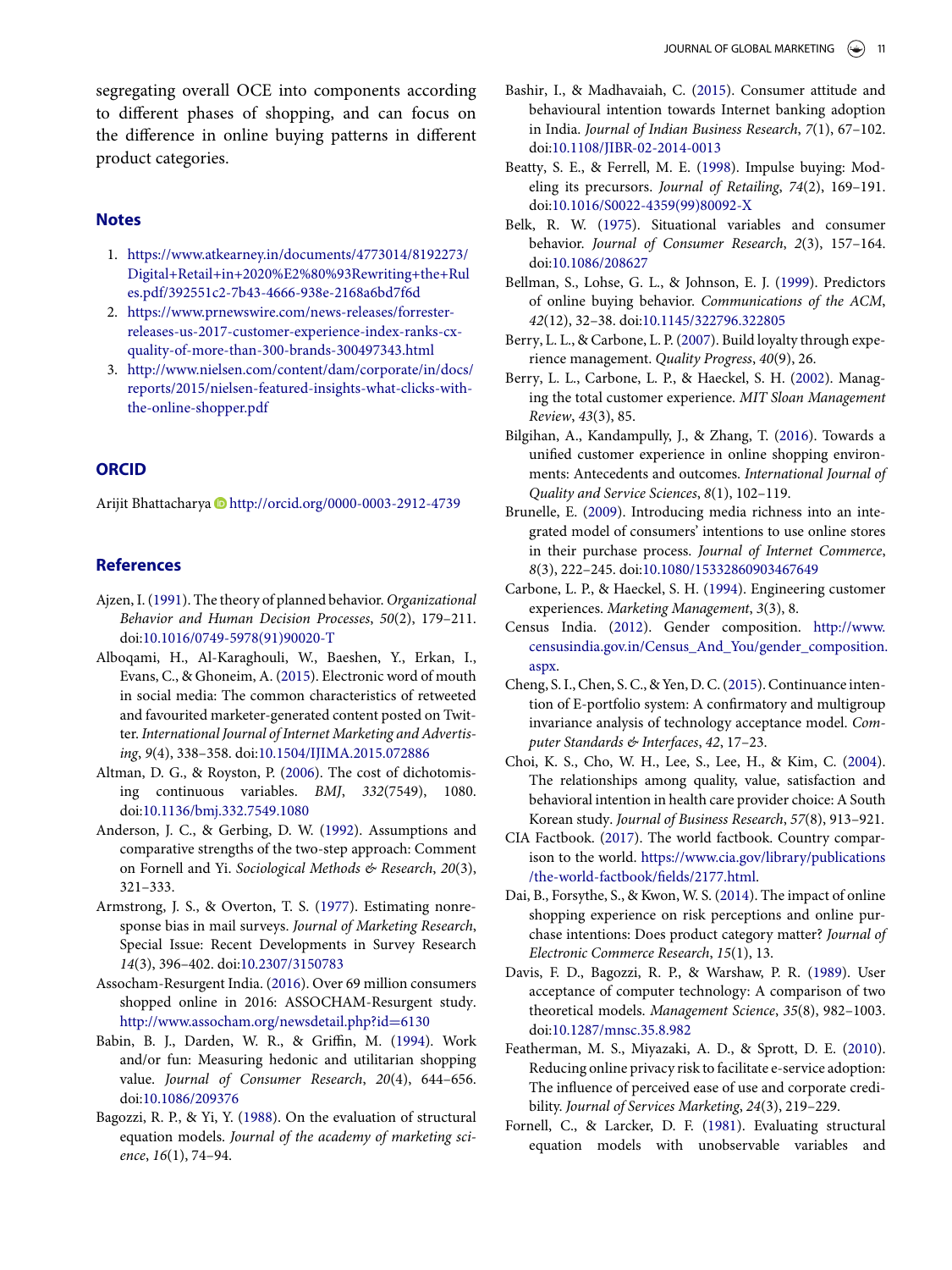measurement error. *Journal of Marketing Research*, *18*(1), 39–50. doi[:10.2307/3151312.](https://doi.org/10.2307/3151312)

- <span id="page-12-15"></span>Ganesan, S. [\(1994\)](#page-5-9). Determinants of long-term orientation in buyer-seller relationships. *Journal of Marketing*, *58*(2), 1–19. doi[:10.2307/1252265](https://doi.org/10.2307/1252265)
- <span id="page-12-27"></span>Ganguly, B., Dash, S. B., Cyr, D., & Head, M. [\(2010\)](#page-7-8). The effects of website design on purchase intention in online shopping: The mediating role of trust and the moderating role of culture. *International Journal of Electronic Business*, *8*(4-5), 302–330.
- <span id="page-12-0"></span>Gentile, C., Spiller, N., & Noci, G. [\(2007\)](#page-1-2). How to sustain the customer experience: An overview of experience components that co-create value with the customer. *European Management Journal*, *25*(5), 395–410. doi[:10.1016/j.emj.2007.08.005](https://doi.org/10.1016/j.emj.2007.08.005)
- <span id="page-12-9"></span>Ghani, J. A., & Deshpande, S. P. [\(1994\)](#page-3-1). Task characteristics and the experience of optimal flow in human—computer interaction. *The Journal of Psychology*, *128*(4), 381–391. doi[:10.1080/00223980.1994.9712742](https://doi.org/10.1080/00223980.1994.9712742)
- <span id="page-12-10"></span>Ghani, J. A., Supnick, R., & Rooney, P. [\(1991\)](#page-3-2). The experience of flow in computer-mediated and in face-to-face groups. *ICIS*, *91*, 229–237
- <span id="page-12-2"></span>Gilmore, J. H., & Pine, B. J. [\(2002\)](#page-2-3). *The experience is the marketing*. Louisville, KY: Brown Herron Publishing.
- <span id="page-12-29"></span>Gravetter, F. J., & Wallnau, L. B. [\(2007\)](#page-7-9). *Statistics for the behavioral sciences*. Belmont, CA: Thompson Learning.
- <span id="page-12-3"></span>Grewal, D., Levy, M., & Kumar, V. [\(2009\)](#page-2-4). Customer experience management in retailing: An organizing framework.*Journal of Retailing*, *85*(1), 1–14. doi[:10.1016/j.jretai.2009.01.001](https://doi.org/10.1016/j.jretai.2009.01.001)
- <span id="page-12-19"></span>Ha, H. Y., Janda, S., & Muthaly, S. K. [\(2010\)](#page-5-10). A new understanding of satisfaction model in e-re-purchase situation. *European Journal of Marketing*, *44*(7/8), 997–1016. doi[:10.1108/03090561011047490](https://doi.org/10.1108/03090561011047490)
- <span id="page-12-23"></span>Hair, J. F., Black, W. C., Babin, B. J., Anderson, R. E., & Tatham, R. L. [\(1998\)](#page-7-10). *Multivariate data analysis*, Vol. 5, No. 3, (pp. 207–219). Upper Saddle River, NJ: Prentice Hall.
- <span id="page-12-28"></span>Hair, J. F., Black, W. C., Babin, B. J., Anderson, R. E., & Tatham, R. L. [\(2010\)](#page-7-11). *Multivariate data analysis*: *A Global Perspective* (7th ed.). India: Pearson.
- <span id="page-12-26"></span>Hausman, A. V., & Siekpe, J. S. [\(2009\)](#page-7-12). The effect of web interface features on consumer online purchase intentions. *Journal of Business Research*, *62*(1), 5–13.
- <span id="page-12-13"></span>Hennig-Thurau, T., Gwinner, K. P., Walsh, G., & Gremler, D. D. [\(2004\)](#page-4-2). Electronic word-of-mouth via consumer-opinion platforms: What motivates consumers to articulate themselves on the Internet? *Journal of Interactive Marketing*, *18*(1), 38–52. doi[:10.1002/dir.10073](https://doi.org/10.1002/dir.10073)
- <span id="page-12-5"></span>Hoffman, D. L., & Novak, T. P. [\(1996\)](#page-3-3). Marketing in hypermedia computer-mediated environments: Conceptual foundations. *Journal of Marketing*, *60*(3), 50–68. doi[:10.2307/1251841.](https://doi.org/10.2307/1251841)
- <span id="page-12-8"></span>Hoffman, D. L., & Novak, T. P. [\(2009\)](#page-3-4). Flow online: Lessons learned and future prospects. *Journal of Interactive Marketing*, *23*(1), 23–34. doi[:10.1016/j.intmar.2008.10.003](https://doi.org/10.1016/j.intmar.2008.10.003)
- <span id="page-12-1"></span>Holbrook, M. B., & Hirschman, E. C. [\(1982\)](#page-2-5). The experiential aspects of consumption: Consumer fantasies,

feelings, and fun. *Journal of Consumer Research*, *9*(2), 132– 140. doi[:10.1086/208906.](https://doi.org/10.1086/208906)

- <span id="page-12-16"></span>Homburg, C., Koschate, N., & Hoyer, W. D. [\(2006\)](#page-5-11). The role of cognition and affect in the formation of customer satisfaction: A dynamic perspective. *Journal of Marketing*, *70*(3), 21–31. doi[:10.1509/jmkg.70.3.21](https://doi.org/10.1509/jmkg.70.3.21)
- <span id="page-12-25"></span>Hooper, D., Coughlan, J., & Mullen, M. [\(2008\)](#page-7-13). Structural equation modelling: Guidelines for determining model fit. *Electronic Journal of Business Research Methods*, *6*(1), 53–60.
- <span id="page-12-30"></span>Hu, L. T., & Bentler, P. M. [\(1998\)](#page-8-5). Fit indices in covariance structure modeling: Sensitivity to underparameterized model misspecification. *Psychological methods*, *3*(4), 424.
- <span id="page-12-21"></span>Ilieva, J., Baron, S., & Healey, N. M. [\(2002\)](#page-6-2). Online surveys in marketing research: Pros and cons. *International Journal of Market Research*, *44*(3), 361. doi[:10.1177/147078530204400303](https://doi.org/10.1177/147078530204400303)
- <span id="page-12-22"></span>Jalilvand, M. R., Esfahani, S. S., & Samiei, N. [\(2011\)](#page-6-3). Electronic word-of-mouth: Challenges and opportunities. *Procedia Computer Science*, *3*, 42–46. doi[:10.1016/j.procs.2010.12.008](https://doi.org/10.1016/j.procs.2010.12.008)
- <span id="page-12-17"></span>Jin, B., & Park, J. Y. [\(2006\)](#page-5-12). The moderating effect of online purchase experience on the evaluation of online store attributes and the subsequent impact on market response outcomes. In C. Pechmann & L. Price (Eds.), *NA - Advances in Consumer Research* (Vol. 33, pp. 203–211). Duluth, MN: Association for Consumer Research.
- <span id="page-12-12"></span>Kapoor, A., & Sharma, D. [\(2016\)](#page-4-3). *Meta-analysis for online retail performance* (No. WP2016-03-45). Indian Institute of Management Ahmedabad, Research and Publication Department, Ahmedabad, India.
- <span id="page-12-24"></span>Kelloway, E. K. [\(1998\)](#page-7-14). *Using LISREL for structural equation modeling: A researcher's guide*. United States: Sage.
- <span id="page-12-18"></span>Khalifa, M., & Liu, V. [\(2007\)](#page-5-13). Online consumer retention: Contingent effects of online shopping habit and online shopping experience. *European Journal of Information Systems*, *16*(6), 780–792. doi[:10.1057/palgrave.ejis.3000711](https://doi.org/10.1057/palgrave.ejis.3000711)
- <span id="page-12-14"></span>Kietzmann, J., & Canhoto, A. [\(2013\)](#page-4-4). Bittersweet! Understanding and managing electronic word of mouth. *Journal of Public Affairs*, *13*(2), 146–159. doi[:10.1002/pa.1470](https://doi.org/10.1002/pa.1470)
- <span id="page-12-6"></span>Klaus, P. [\(2013\)](#page-3-5). The case of Amazon.com: Towards a conceptual framework of online customer service experience (OCSE) using the developing consensus technique (ECT). *Journal of Services Marketing*, *27*(6), 443–457. doi[:10.1108/JSM-02-2012-0030](https://doi.org/10.1108/JSM-02-2012-0030)
- <span id="page-12-7"></span>Klaus, P., & Nguyen, B. [\(2013\)](#page-3-6). Exploring the role of the online customer experience in firms' multi-channel strategy: An empirical analysis of the retail banking services sector. *Journal of Strategic Marketing*, *21*(5), 429–442. doi[:10.1080/0965254X.2013.801610](https://doi.org/10.1080/0965254X.2013.801610)
- <span id="page-12-11"></span>Kotler, P., & Keller, K. L. [\(2016\)](#page-4-5). *Marketing management*. India: Pearson.
- <span id="page-12-4"></span>Lemon, K. N., & Verhoef, P. C. [\(2016\)](#page-3-7). Understanding customer experience throughout the customer journey 1. *Journal of Marketing: AMA/MSI Special Issue 80*, 69–96. doi[:10.1509/jm.15.0420](https://doi.org/10.1509/jm.15.0420)
- <span id="page-12-20"></span>Ling, K. C., Chai, L. T., & Piew, T. H. [\(2010\)](#page-5-14). The effects of shopping orientations, online trust and prior online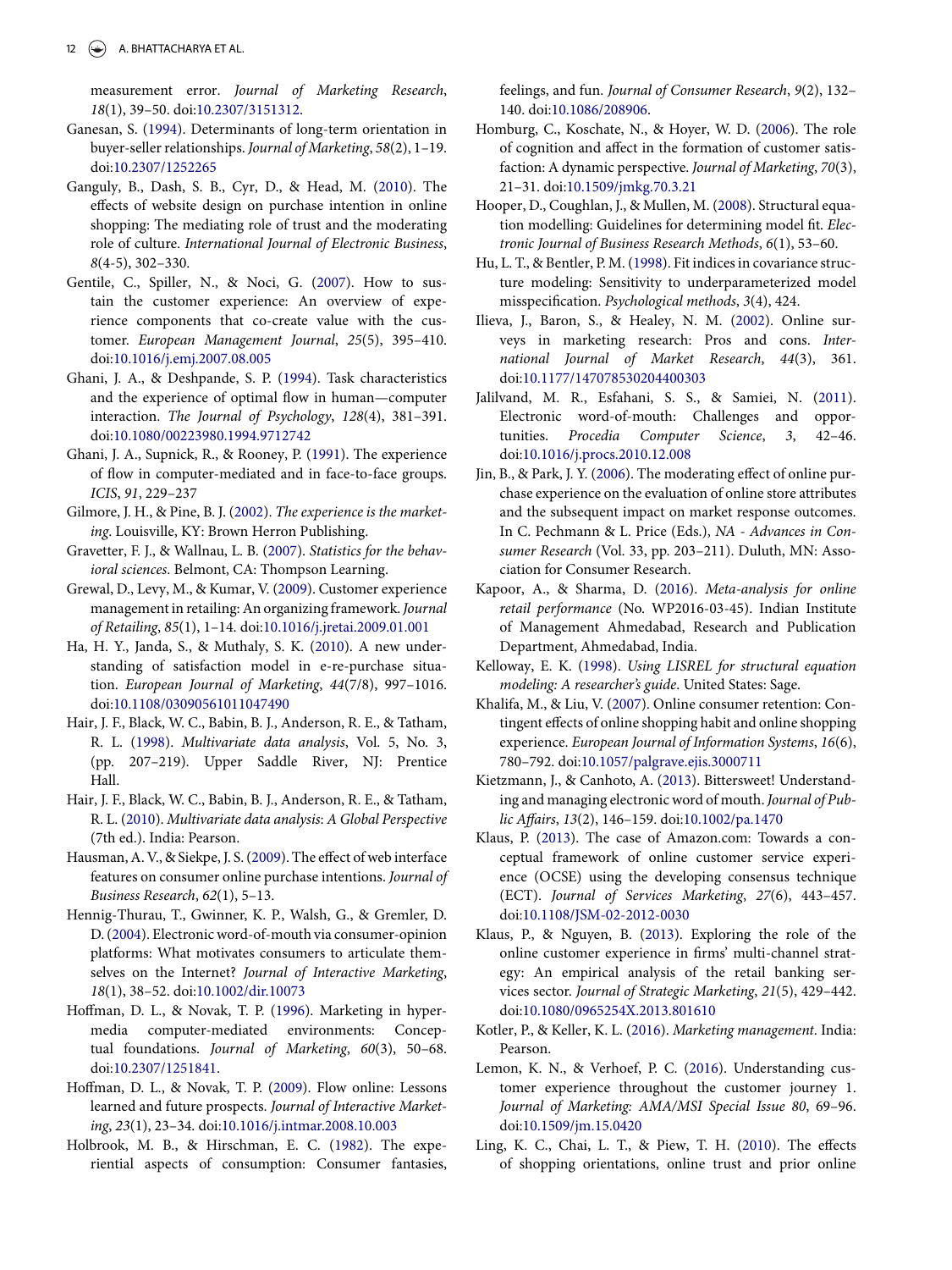purchase experience toward customers' online purchase intention. *International Business Research*, *3*(3), 63. doi[:10.5539/ibr.v3n3p63](https://doi.org/10.5539/ibr.v3n3p63)

- <span id="page-13-2"></span>Martin, J., Mortimer, G., & Andrews, L. [\(2015\)](#page-1-3). Re-examining online customer experience to include purchase frequency and perceived risk. *Journal of Retailing and Consumer Services*, *25*, 81–95. doi[:10.1016/j.jretconser.2015.03.008](https://doi.org/10.1016/j.jretconser.2015.03.008)
- <span id="page-13-0"></span>McLean, G., & Wilson, A. [\(2016\)](#page-1-4). Evolving the online customer experience … is there a role for online customer support? *Computers in Human Behavior*, *60*, 602–610.
- <span id="page-13-21"></span>Mehrabian, A., & Russell, J. A. [\(1974\)](#page-5-15). *An approach to environmental psychology*. Cambridge, MA: MIT Press.
- <span id="page-13-14"></span>Merrilees, B., & Miller, D. [\(2005\)](#page-4-6). Emotional brand associations: A new KPI for e-retailers. *International Journal of Internet Marketing and Advertising*, *2*(3), 206–218. doi[:10.1504/IJIMA.2005.007747](https://doi.org/10.1504/IJIMA.2005.007747)
- <span id="page-13-7"></span>Meyer, C., & Schwager, A. [\(2007\)](#page-2-6). Understanding customer experience. Retrieved from https://hbr.org/2007/ [02/understanding-customer-experience](https://hbr.org/2007/02/understanding-customer-experience)
- <span id="page-13-12"></span>Mollen, A., & Wilson, H. [\(2010\)](#page-3-8). Engagement, telepresence and interactivity in online consumer experience: Reconciling scholastic and managerial perspectives. *Journal of Business Research*, *63*(9), 919–925. doi[:10.1016/j.jbusres.2009.05.014](https://doi.org/10.1016/j.jbusres.2009.05.014)
- <span id="page-13-10"></span>Novak, T. P., Hoffman, D. L., & Yung, Y. F. [\(2000\)](#page-3-9). Measuring the customer experience in online environments: A structural modeling approach. *Marketing Science*, *19*(1), 22–42. doi[:10.1287/mksc.19.1.22.15184](https://doi.org/10.1287/mksc.19.1.22.15184)
- <span id="page-13-17"></span>Oliver, R. L. [\(1997\)](#page-5-16). *Satisfaction: A behavioral perspective on the consumer*. Boston: McGraw-Hill.
- <span id="page-13-16"></span>Oliver, R. L. [\(2014\)](#page-5-17). *Satisfaction: A behavioral perspective on the consumer*. United Kingdom: Routledge.
- <span id="page-13-18"></span>Oliver, R. L., & DeSarbo, W. S. [\(1988\)](#page-5-18). Response determinants in satisfaction judgments. *Journal of Consumer Research*, *14*(4), 495–507. doi[:10.1086/209131](https://doi.org/10.1086/209131)
- Oliver, R. L., Rust, R. T., & Varki, S. (1997). Customer delight: Foundations, findings, and managerial insight. *Journal of Retailing*, *73*[\(3\), 311–336. doi:10.1016/S0022-](https://doi.org/10.1016/S0022-4359(97)90021-X) 4359(97)90021-X
- <span id="page-13-23"></span>Petty, R. E., & Cacioppo, J. [\(1986\)](#page-10-1). Elaboration likelihood model. *Handbook of theories of social psychology*. London, England: Sage.
- <span id="page-13-4"></span>Pine, B. J., & Gilmore, J. H. [\(1998\)](#page-2-7). Welcome to the experience economy. *Harvard Business Review*, *76*, 97–105.
- <span id="page-13-6"></span>Prahalad, C. K., & Ramaswamy, V. [\(2004\)](#page-2-8). Co-creation experiences: The next practice in value creation. *Journal of Interactive Marketing*, *18*(3), 5–14. doi[:10.1002/dir.20015](https://doi.org/10.1002/dir.20015)
- <span id="page-13-15"></span>Prasarnphanich, P. [\(2007\)](#page-5-19). Does trust matter to develop customer loyalty in online business. *International Journal of the Computer, the Internet and Management*, *15*, 23.1–23.7.
- <span id="page-13-3"></span>Rose, S., Clark, M., Samouel, P., & Hair, N. [\(2012\)](#page-1-5). Online customer experience in e-retailing: An empirical model of antecedents and outcomes. *Journal of Retailing*, *88*(2), 308–322. doi[:10.1016/j.jretai.2012.03.001](https://doi.org/10.1016/j.jretai.2012.03.001)
- <span id="page-13-1"></span>Rose, S., Hair, N., & Clark, M. [\(2011\)](#page-1-6). Online customer experience: A review of the business-to-consumer online purchase context. *International Journal of Management Reviews*, *13*(1), 24–39. doi[:10.1111/j.1468-2370.2010.00280.x](https://doi.org/10.1111/j.1468-2370.2010.00280.x)
- <span id="page-13-22"></span>Saigal, B. S., & Mann, B. J. S. [\(2010\)](#page-5-20). The mediating role of demographics and time pressure in information search process: A comparative analysis of English and Indian consumers. *IUP Journal of Marketing Management*, *9*(1/2), 7.
- <span id="page-13-5"></span>Schmitt, B. [\(1999\)](#page-2-9). Experiential marketing. *Journal of Marketing Management*, *15*(1–3), 53–67. doi[:10.1362/026725799784870496](https://doi.org/10.1362/026725799784870496)
- <span id="page-13-20"></span>Seiders, K., Voss, G. B., Grewal, D., & Godfrey, A. L. [\(2005\)](#page-5-21). Do satisfied customers buy more? Examining moderating influences in a retailing context. *Journal of Marketing*, *69*(4), 26–43. doi[:10.1509/jmkg.2005.69.4.26](https://doi.org/10.1509/jmkg.2005.69.4.26)
- <span id="page-13-11"></span>Steuer, J. [\(1992\)](#page-3-10). Defining virtual reality: Dimensions determining telepresence. *Journal of Communication*, *42*(4), 73–93. doi[:10.1111/j.1460-2466.1992.tb00812.x](https://doi.org/10.1111/j.1460-2466.1992.tb00812.x)
- <span id="page-13-9"></span>Trevinal, A. M., & Stenger, T. [\(2014\)](#page-3-11). Toward a conceptualization of the online shopping experience. *Journal of Retailing and Consumer Services*, *21*(3), 314–326. doi[:10.1016/j.jretconser.2014.02.009](https://doi.org/10.1016/j.jretconser.2014.02.009)
- <span id="page-13-13"></span>Trevino, L. K., & Webster, J. [\(1992\)](#page-3-12). Flow in computer-mediated communication electronic mail and voice mail evaluation and impacts. *Communication Research*, *19*(5), 539–573. doi[:10.1177/009365092019005001](https://doi.org/10.1177/009365092019005001)
- <span id="page-13-8"></span>Verhoef, P. C., Lemon, K. N., Parasuraman, A., Roggeveen, A., Tsiros, M., & Schlesinger, L. A. [\(2009\)](#page-2-10). Customer experience creation: Determinants, dynamics and management strategies. *Journal of Retailing*, *85*(1), 31–41. doi[:10.1016/j.jretai.2008.11.001](https://doi.org/10.1016/j.jretai.2008.11.001)
- <span id="page-13-19"></span>Yi, Y. [\(1990\)](#page-5-22). A critical review of consumer satisfaction. *Review of Marketing*, *4*(1), 68–123.